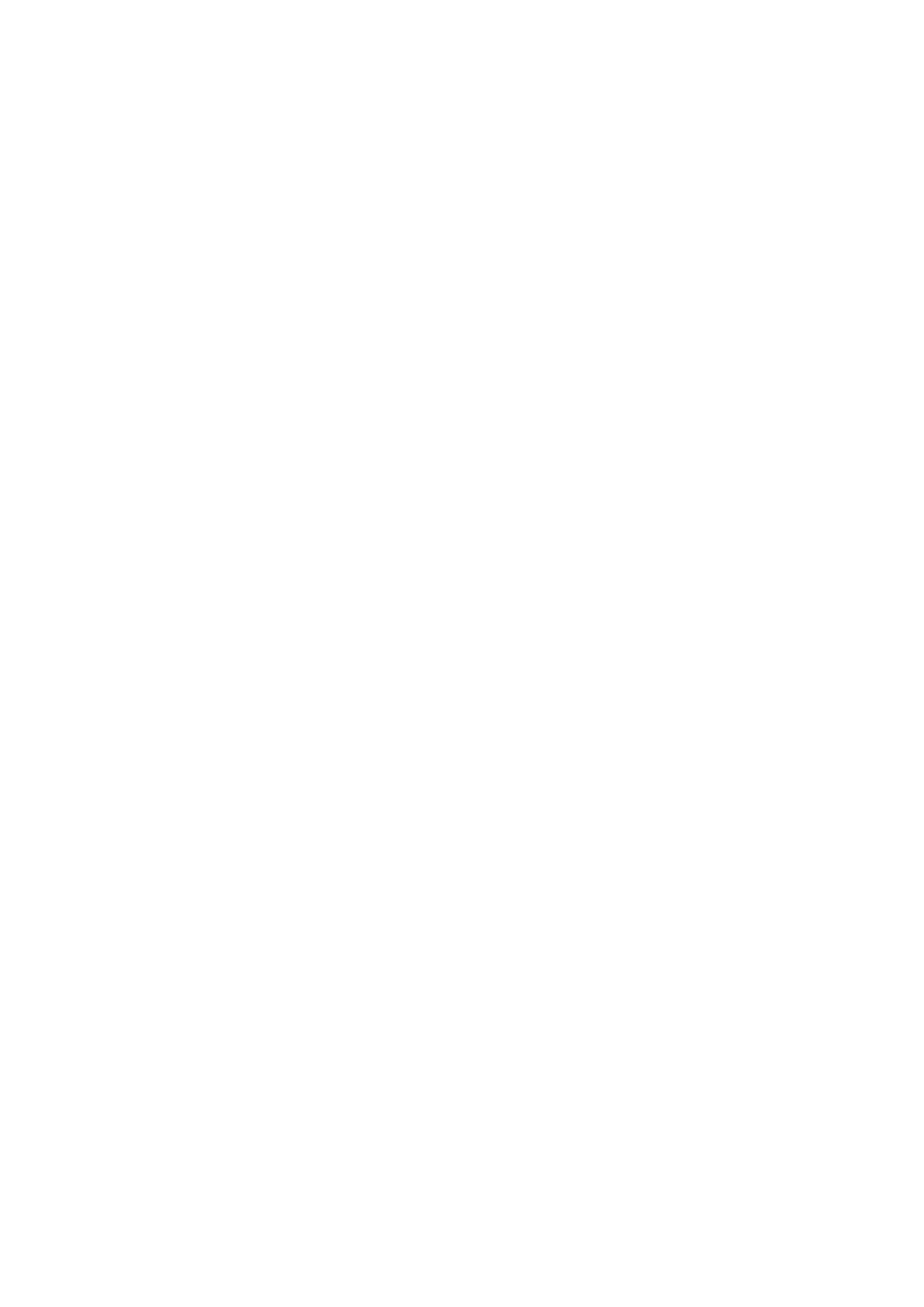

**Australian Government** 

**Rural Industries Research and Development Corporation** 

# **Controlling** *Pythium* **and Associated Pests in Ginger**

by Mike Smith and Rob Abbas

November 2011

RIRDC Publication No. 11/128 RIRDC Project No. PRJ-005612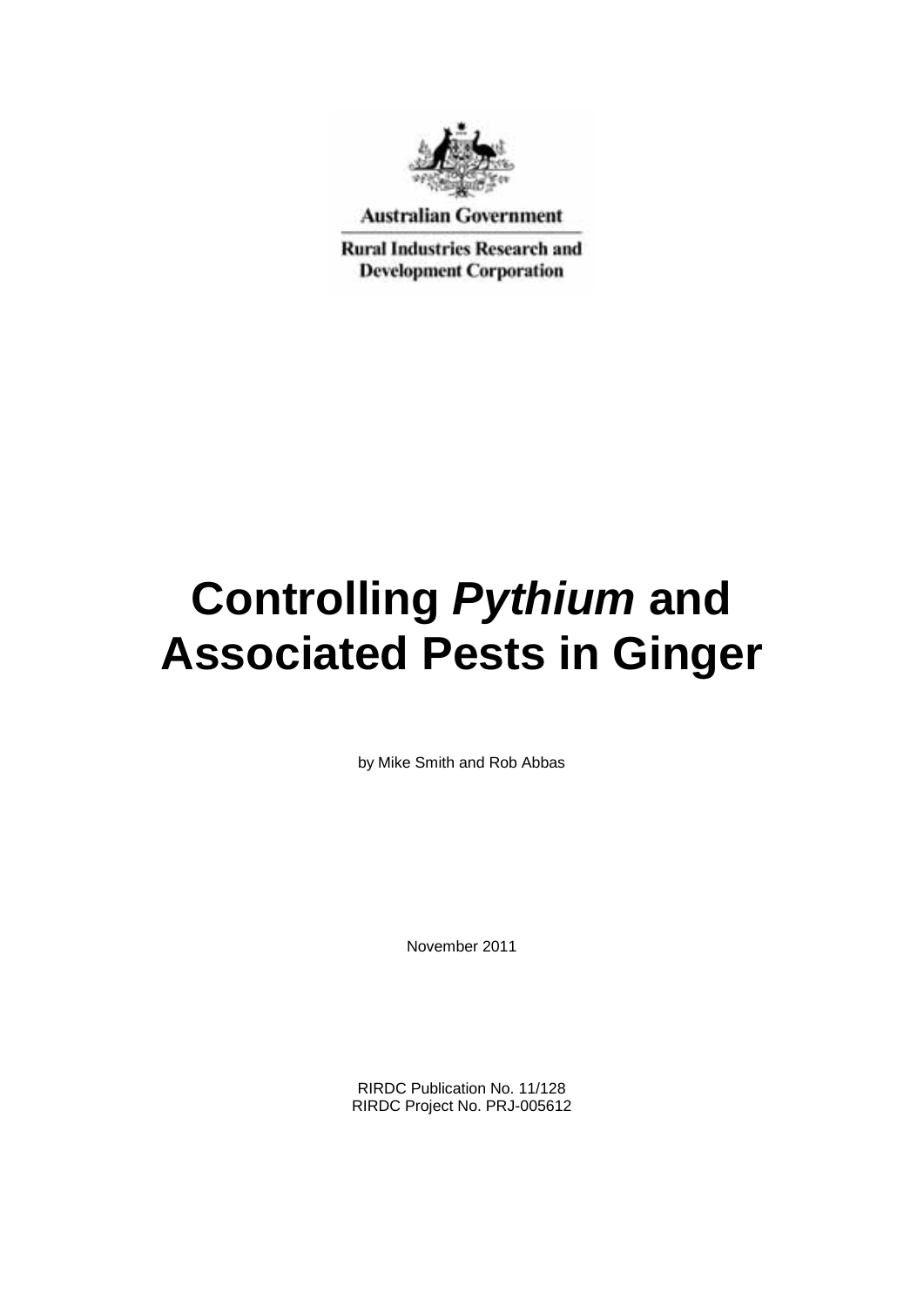© 2011 Rural Industries Research and Development Corporation. All rights reserved.

ISBN 978-1-74254-307-9 ISSN 1440-6845

*Controlling* Pythium *and Associated Pests in Ginger Publication No. 11/128 Project No. PRJ-005612*

The information contained in this publication is intended for general use to assist public knowledge and discussion and to help improve the development of sustainable regions. You must not rely on any information contained in this publication without taking specialist advice relevant to your particular circumstances.

While reasonable care has been taken in preparing this publication to ensure that information is true and correct, the Commonwealth of Australia gives no assurance as to the accuracy of any information in this publication.

The Commonwealth of Australia, the Rural Industries Research and Development Corporation (RIRDC), the authors or contributors expressly disclaim, to the maximum extent permitted by law, all responsibility and liability to any person, arising directly or indirectly from any act or omission, or for any consequences of any such act or omission, made in reliance on the contents of this publication, whether or not caused by any negligence on the part of the Commonwealth of Australia, RIRDC, the authors or contributors.

The Commonwealth of Australia does not necessarily endorse the views in this publication.

This publication is copyright. Apart from any use as permitted under the *Copyright Act 1968*, all other rights are reserved. However, wide dissemination is encouraged. Requests and inquiries concerning reproduction and rights should be addressed to the RIRDC Publications Manager on phone 02 6271 4165.

#### **Researcher Contact Details**

Dr Mike Smith Department of Employment, Economic Development and Innovation Maroochy Research Station PO Box 5083 NAMBOUR QLD 4560

Phone: 07 5453 5941 Fax: 07 5453 5901 Email: mike.smith@deedi.qld.gov.au

In submitting this report, the researcher has agreed to RIRDC publishing this material in its edited form.

#### **RIRDC Contact Details**

Rural Industries Research and Development Corporation Level 2, 15 National Circuit BARTON ACT 2600

PO Box 4776 KINGSTON ACT 2604

Phone: 02 6271 4100<br>Fax: 02 6271 4199 Fax: 02 6271 4199<br>Email: rirdc@rirdc.go Email: rirdc@rirdc.gov.au.<br>Web: http://www.rirdc.gov http://www.rirdc.gov.au

Electronically published by RIRDC in November 2011 Print-on-demand by Union Offset Printing, Canberra at www.rirdc.gov.au or phone 1300 634 313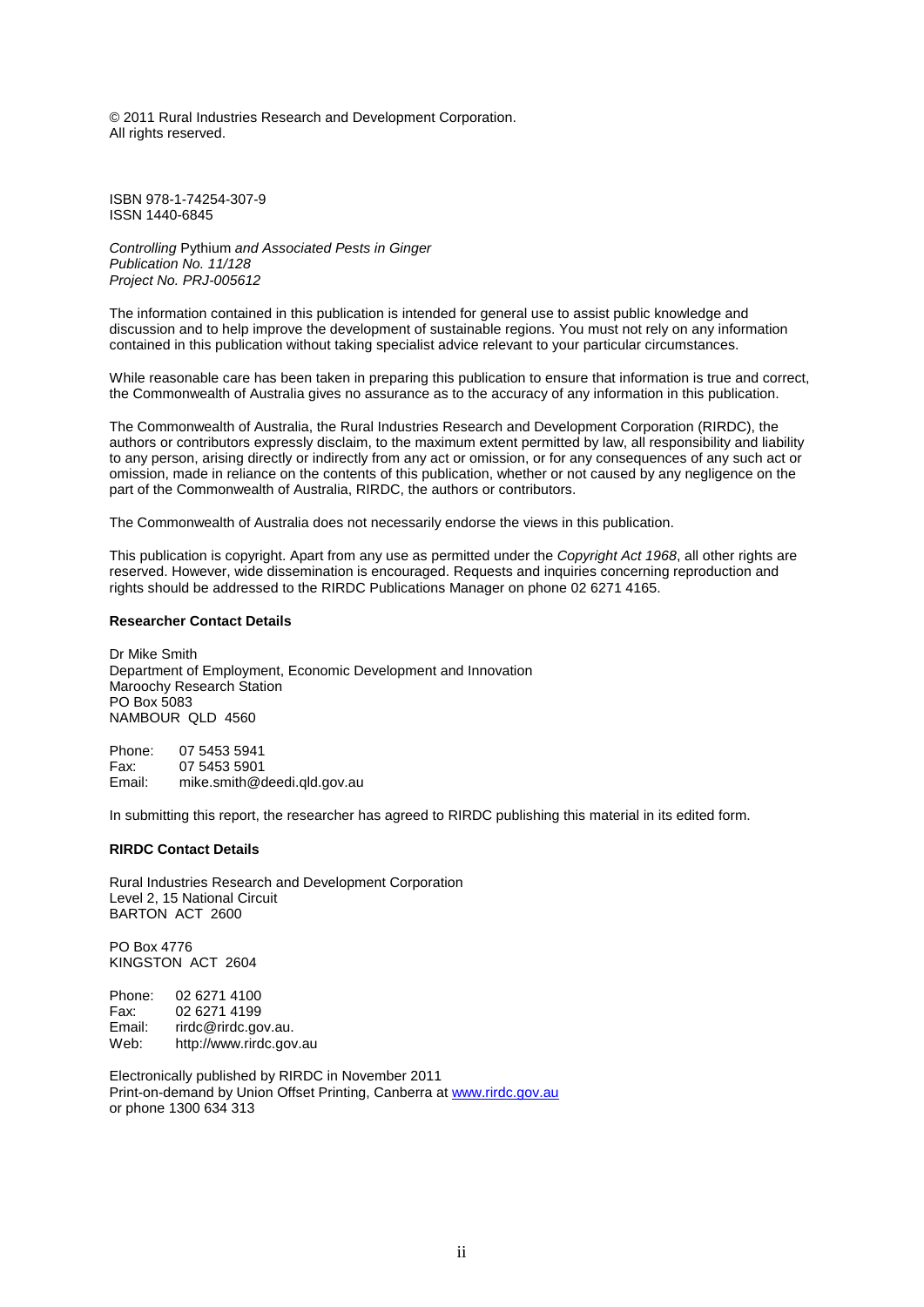## **Foreword**

The project marks the commencement of a research program that will attempt to identify treatments that ginger growers can use to control two serious soil-borne agents that threaten the viability of the ginger industry. *Pythium myriotylum*, responsible for a severe rhizome rot (Pythium Soft Rot), is the more serious of the two, and was first identified by ginger growers in the 2007/08 growing season, with some producers reporting total crop losses in some blocks. The other agent symphylids, are wingless soil inhabiting arthropods which feed on root tips of the ginger plant and impair the plant's ability to absorb nutrients thus seriously restricting plant growth and development. Damage caused by symphylids to ginger roots is also suspected to facilitate entry of *Pythium* into the plant.

The project tested eight chemical treatments that were considered to hold greatest promise in controlling the root rot disease, but none of the treatments were particularly effective.

The study has clearly demonstrated that the pathogen capable of causing Pythium Soft Rot in ginger is spread in contaminated soil and water, which has clear implications for the movement of machinery between blocks and the need for hygiene re machinery, implements and footwear. Likewise surface water draining across fields during heavy rainfall events can spread disease and contaminate water supplies used for irrigation. Furthermore, the study found that infected rhizomes and sections of the rhizome used for planting material (i.e. 'seed') can also spread the disease. Therefore strategies to control the spread of Pythium Soft Rot must rely on containment and strict hygiene to prevent cross contamination between blocks and farms.

This project was cooperatively funded by RIRDC (from core funds), Horticulture Australia Limited, the ginger industry and the Queensland Department of Employment, Economic Development and Innovation (DEEDI).

This report is an addition to RIRDC's diverse range of over 2000 research publications and it forms part of our New Plant Products R&D program, which aims to facilitate the development of new industries based on plants or plant products that have commercial potential for Australia.

Most of RIRDC's publications are available for viewing, free downloading or purchasing online at [www.rirdc.gov.au.](http://www.rirdc.gov.au/) Purchases can also be made by phoning 1300 634 313.

**Craig Burns** Managing Director Rural Industries Research and Development Corporation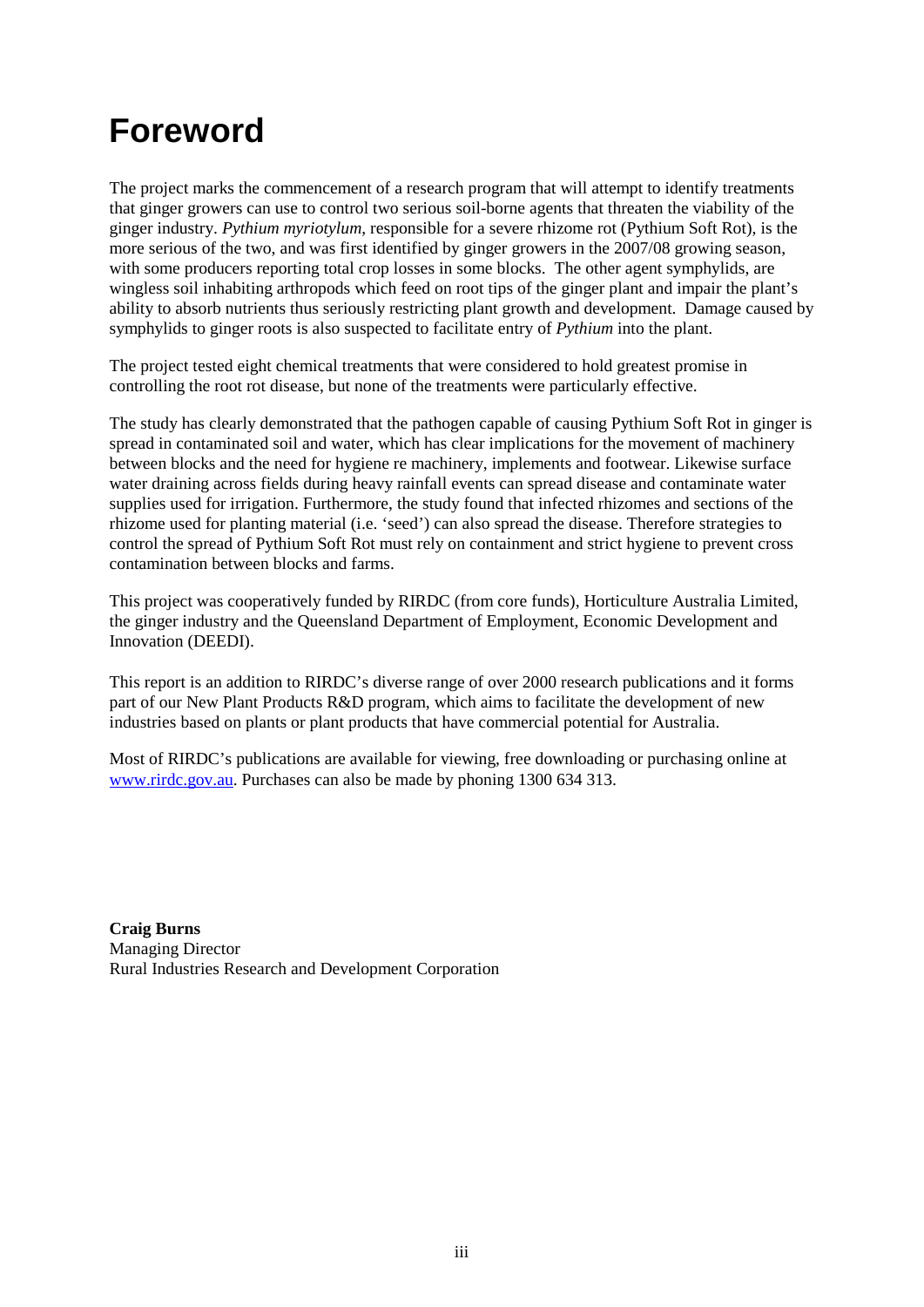# **Acknowledgments**

We thank the following individuals and organisations for their assistance with field trials, project communications and other activities:

Australian Ginger Growers' Association Len Palmer, Buderim Ginger Limited Shane Templeton, Kylie Templeton and Cecil Davison, ginger growers Duncan McGregor, Growcom Col Scott, Brad Hutchings and Pam Pittaway, Private Consultants Jonathan Smith, Sharon Hamill, Ken Pegg and Jason Keating, DEEDI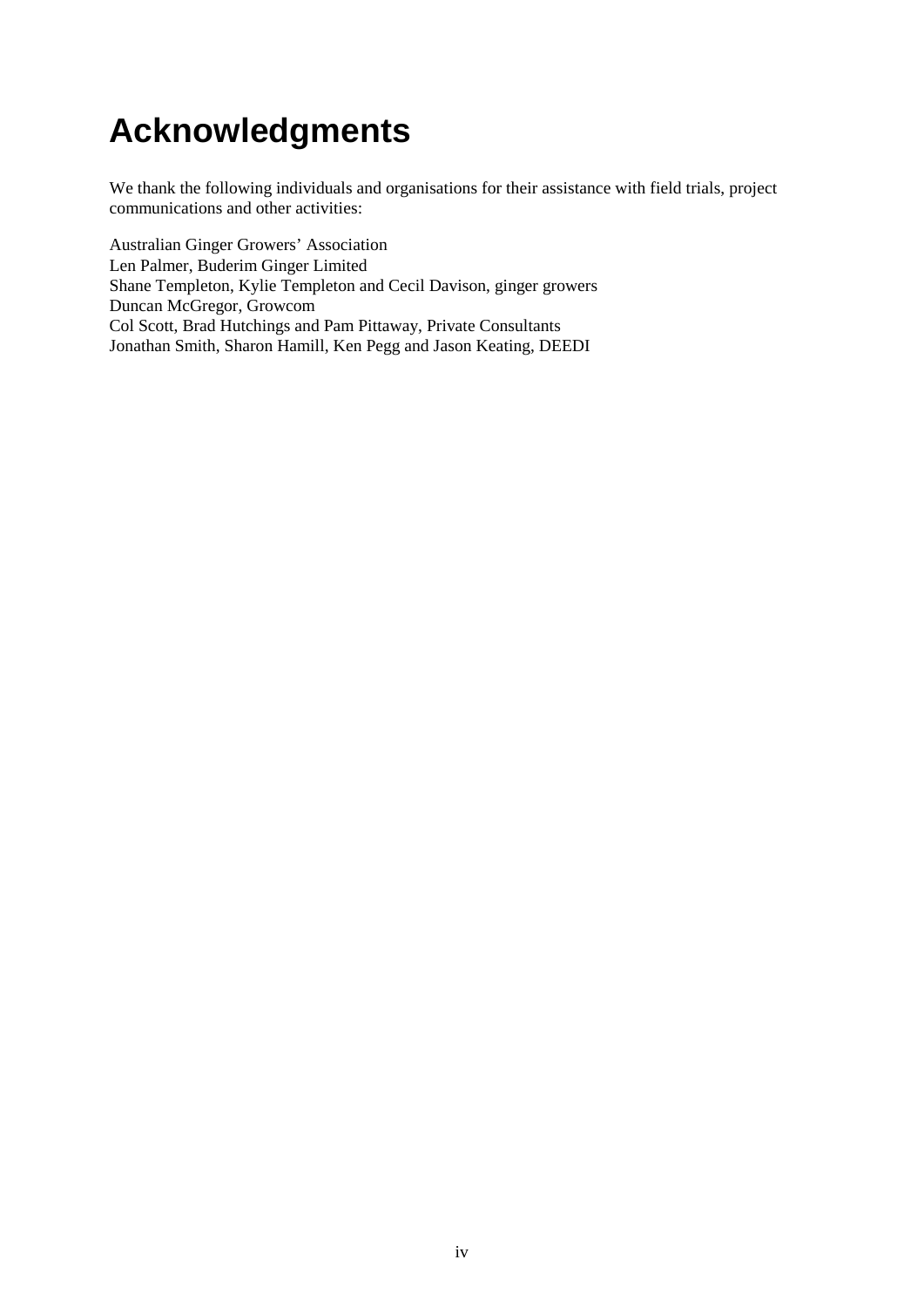# **Contents**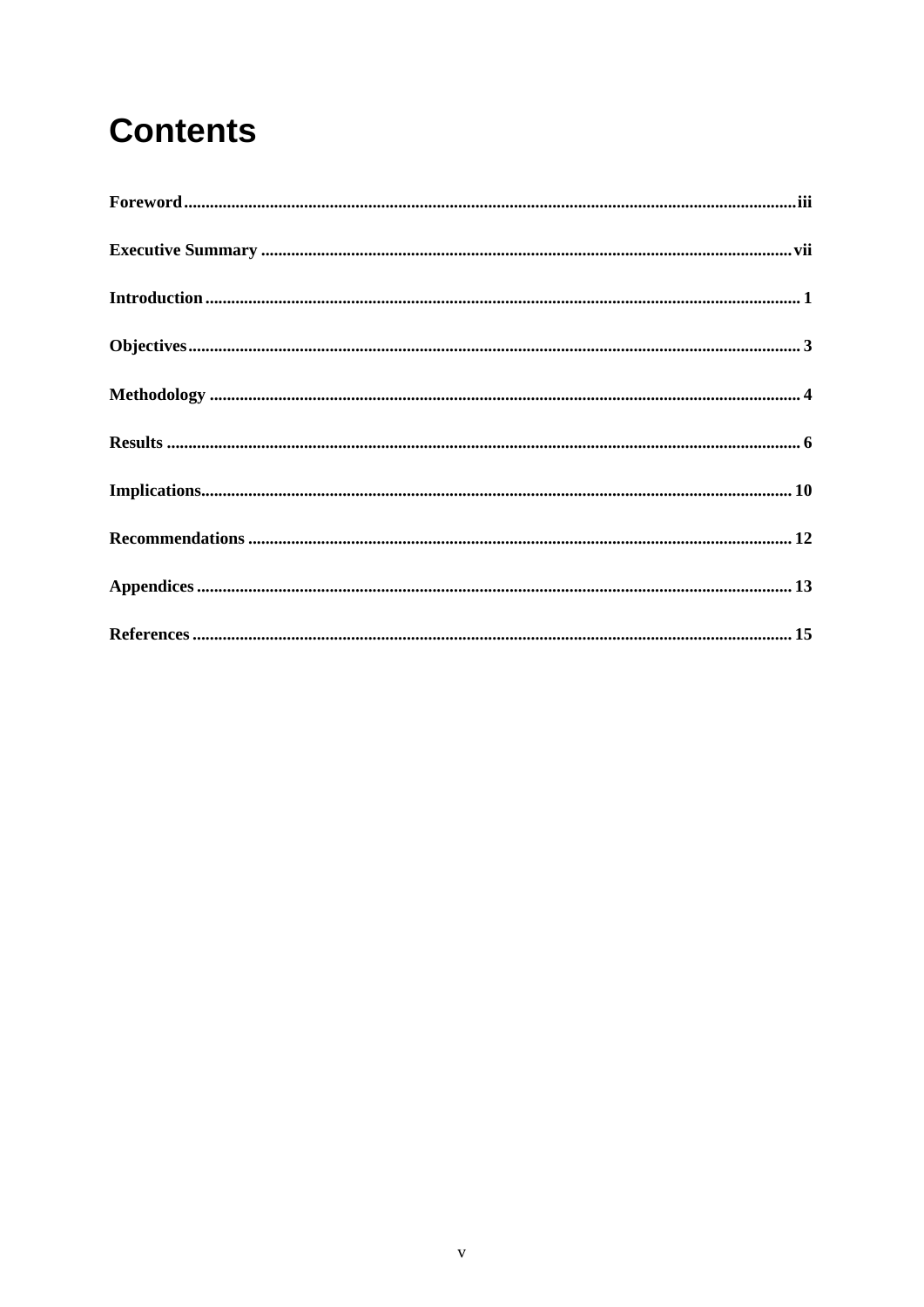### **Tables**

| Table 1. | Effect of seed treatments on incidence and severity of Pythium Soft Rot in       |  |
|----------|----------------------------------------------------------------------------------|--|
| Table 2. |                                                                                  |  |
| Table 3. | Effect of pre-plant application of metalaxyl on severity of Pythium Soft Rot     |  |
| Table 4. | Effect of post-plant applications of phosphonic acid on severity of Pythium Soft |  |
| Table 5. |                                                                                  |  |
| Table 6. | Effect of pre- and post-plant applications of pesticides on damage to ginger     |  |
| Table 7. | Effect of pre- and post-plant applications of pesticides on damage to ginger     |  |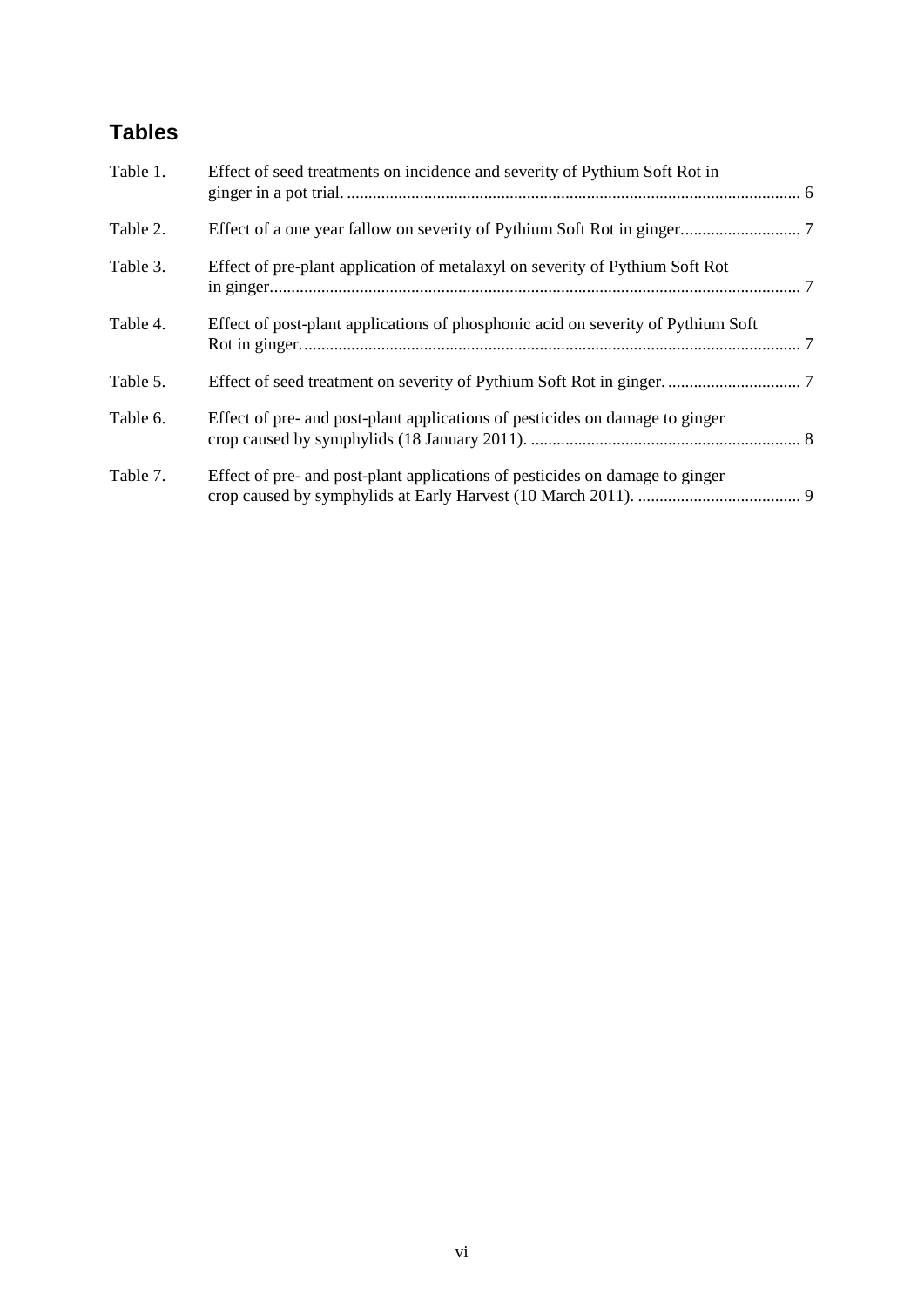# **Executive Summary**

#### **What the report is about**

This report describes a research project aimed at identifying treatments that ginger growers can use to control two serious soil-borne pathogens that threaten the viability of the ginger industry, *Pythium myriotylum* (responsible for a severe rhizome rot) and symphylids (wingless soil arthropods).

### **Who is the report is targeted at?**

This report is targeted towards the Australian ginger industry and agronomists involved in the industry.

#### **Where are the relevant industries located in Australia?**

The industry is concentrated in sub-tropical Queensland around the Sunshine Coast and Bundaberg regions.

The Gross Value of Production of the Australian Ginger Industry averages 8,000 tonnes per annum with a farm gate value of around \$16M. The Australian Processing Sector is supplied with 55% of produce while the remainder is supplied to Fresh Markets. Fresh Market Ginger is distributed mainly in Capital City Markets of Brisbane, Newcastle, Sydney, Adelaide and Perth, Ginger for processing occurs mainly at Yandina Sunshine Coast (Buderim Ginger Limited) with three other processors accessing ginger for manufacturing between Brisbane and Bundaberg. The Australian Ginger Industry is concentrated in South-East Queensland between the Sunshine Coast and Bundaberg. There are currently 49 growers who are represented by 37 separate business entities. It is estimated the industry employs 200 full time farmhands with approx 385 casual staff helping out during peak harvesting periods. There are 3 major producers with 100 acres under production, 10 medium producers with approx 10 acres under production with the remainder being smaller producers with 1 to 2 acres under production.

#### **Background**

*Pythium myriotylum*, responsible for a severe rhizome rot (Pythium Soft Rot), is the more serious of the two and was first identified by ginger growers in the 2007/08 growing season, with some producers reporting total crop losses in some blocks. Symphylids are wingless soil inhabiting arthropods which feed on root tips of the ginger plant and impair the plant's ability to absorb nutrients thus seriously restricting plant growth and development. Damage caused by symphylids to ginger roots is also suspected to facilitate entry of *Pythium* into the plant.

Pythium Soft Rot is regarded as one of the most destructive diseases of ginger worldwide and disease epidemics caused by *Pythium myriotylum* were first recorded in Australia during the wet summer of 2007/08. During the 09/10 season it was estimated that of the 3,000 tonne early harvest used for processing, 1500 tonnes was lost due to the effects of Pythium Soft Rot and symphylids. Inability to meet market demand for ginger, both fresh and processed, was a real concern.

The industry regarded the need for research into pathogen control as a critical step to the industry's survival. The 45 members of the Australian Ginger Growers' Association agreed to introduce a voluntary levy system which will generate resources to support continuing research and will contribute substantially towards consolidating the industry. The levy system was formally introduced in April 2011 and will be managed for industry by the Rural Research and Development Corporation.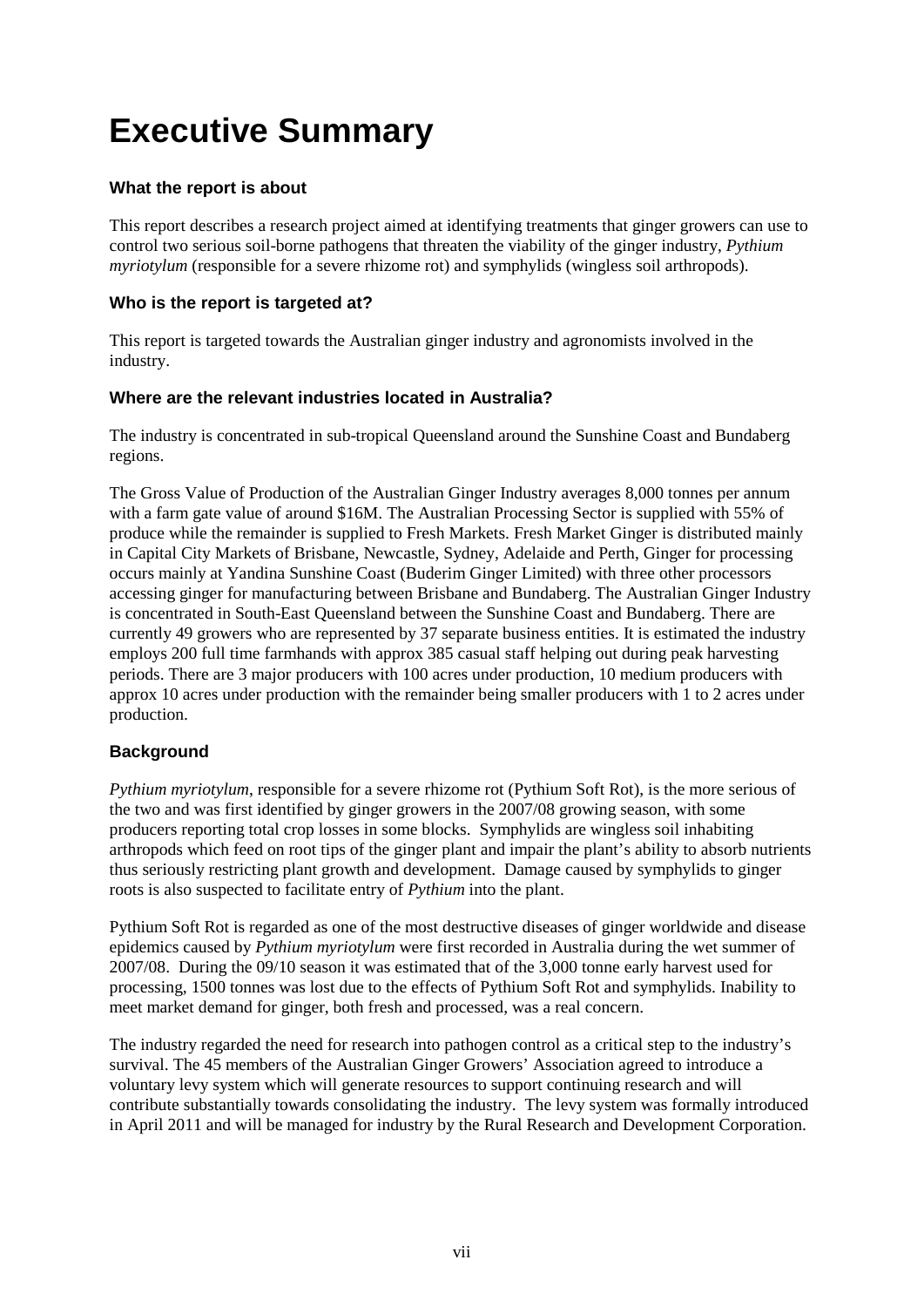#### **Aims/objectives**

The current project, funded from April 2010 to June 2011, was developed to better understand the threat posed by *Pythium myriotylum* and symphylids to the ginger industry and to identify measures for their control.

#### **Methods used**

A number of chemical control strategies were evaluated during the scoping study. Eight agricultural chemicals, known to have some efficacy in controlling *Pythium* in other crops, were used as a seed dipping treatment and compared with carbendazim, the industry standard.

An opportunity was also taken to compare disease incidence and severity between adjoining areas of a field where one had three successive *Pythium*-infected ginger crops, with only a 4-5 month winter cover crop of oats between ginger plantings; and one that had a 16 months oats/weedy fallow/oats rotation between ginger crops.

### **Results/key findings**

The study has clearly demonstrated that the pathogen capable of causing Pythium Soft Rot in ginger is spread in contaminated soil and water, which has clear implications for the movement of machinery between blocks and the need for hygiene re machinery, implements and footwear. Likewise surface water draining across fields during heavy rainfall events can spread disease and contaminate water supplies used for irrigation. Furthermore, the study found that infected rhizomes and sections of the rhizome used for planting material (i.e. 'seed') can also spread the disease. Therefore strategies to control the spread of Pythium Soft Rot must rely on containment and strict hygiene to prevent cross contamination between blocks and farms.

In terms of the chemical control strategies evaluated, a metalaxyl/phosphonate treatment and a Proplant® treatment showed the most promise in controlling Pythium Soft Rot in pot trials however they failed to achieve any practical levels of control in the field. Attention was also given to the use of pre-plant applications of metalaxyl and post-plant foliar applications of phosphonate, metalaxyl/mancozeb and strobilurin mixes and all failed to achieve significant levels of control. Likewise granular metalaxyl formulations were ineffective.

Research has clearly demonstrated that *Pythium myriotylum* is spread in soil, water and planting material (sections of rhizome called 'seed'). Control using agricultural chemicals will prove problematic. For instance, 20% of seed treated with 200 ml/100 L metalaxyl and 500 ml/100 L phosphonate became infected with *Pythium* when inoculated in pot trials, whereas 72% became infected when seed was treated with 200 ml/100 L carbendazim, the industry standard. However when treated seed was planted into an infected field, 82% of the plants from the metalaxyl/phosphonate seed treatment plants showed Pythium Soft Rot, while over 90% of the plants from the carbendazimtreated seed treatment were infected by 14 January 2011. While these results are significantly different they hold little promise as a seed treatment at this stage. Likewise, pre-plant applications of metalaxyl (2 L in 2470 L/ha) and post-plant foliar applications of phosphonate (5 L of Phosic® 400 in 250 L/ha) failed to control *Pythium*. Foliar applications of Zee-Mil® 250 EC (2 L in 250 L/ha) and Amistar® (0.5 L in 250 L/ha), as well as Ridomil® 25G granular (13.5 kg/ha), also failed to achieve any practical levels of control. The use of a fallow and rotation crops that are non-hosts for *Pythium myriotylum* were more promising. A one year break from ginger (oats/ weedy fallow/ oats rotation) gave the most significant control as 25% of the ginger crop was showing signs of infection at early harvest in March 2011, whereas 95% of the non-fallowed ginger (3 consecutive seasons with only oats as a cover crop) were infected with Pythium Soft Rot. Culgoa oats, Pac F8500, Bettagraze, BQ Mulch, Corn H50, Lab and a Grass mix were sown in pots and inoculated with *Pythium*. None of these showed disease symptoms and we failed to isolate *Pythium myriotylum* from the roots.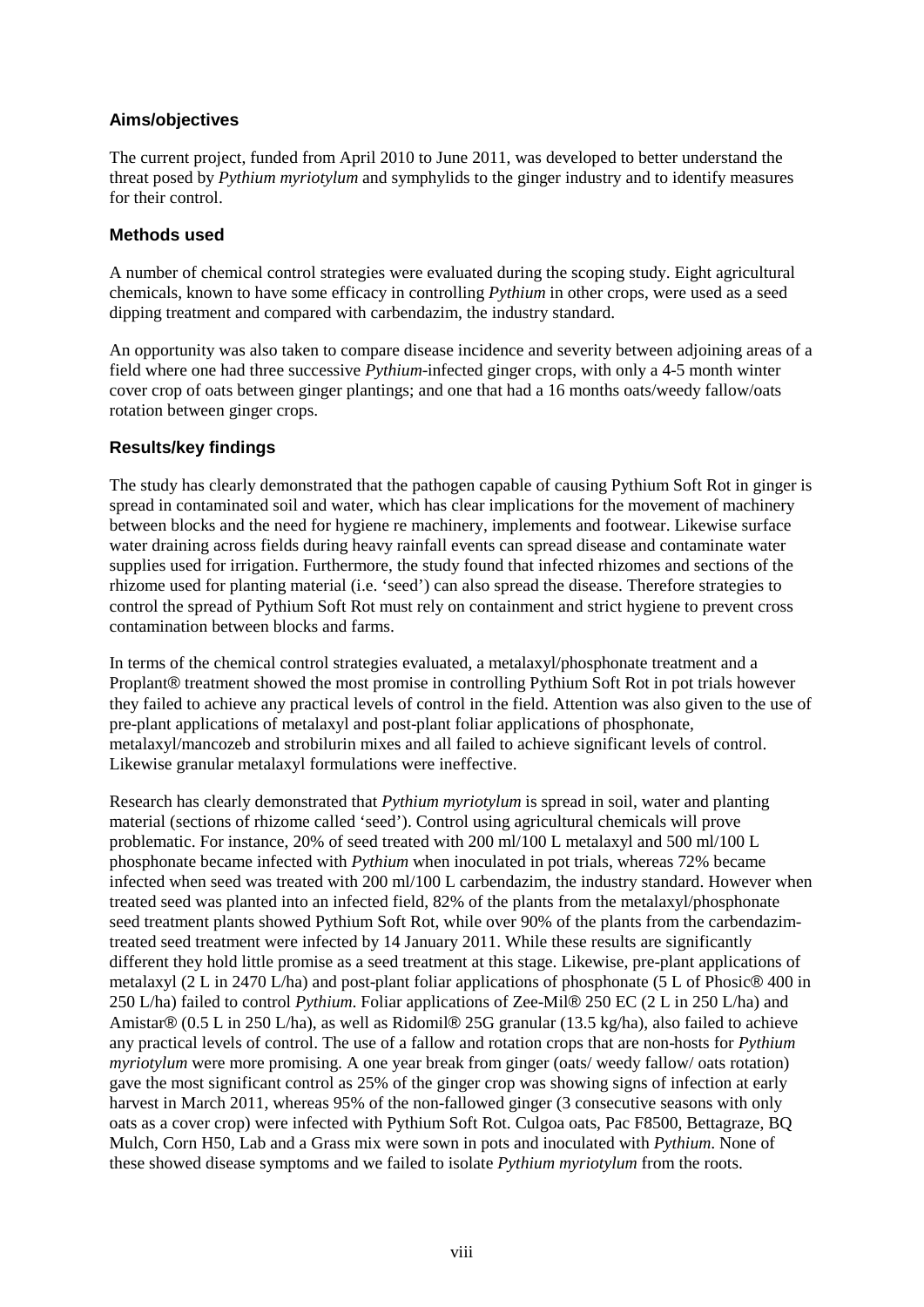In contrast to the Pythium Soft Rot studies, several agricultural chemicals (only one of which is currently registered in ginger, i.e., Regent® as a pre-plant soil use permit only) were found to be effective in controlling symphylids on ginger. Symphylid pressure was high in the field chosen to conduct the study and the untreated controls showed damage to root tips and root hairs resulting in low rhizome yield at early harvest. However when Confidor® Guard, Regent® and Talstar® were incorporated into the bed prior to planting, followed by two post-plant applications prior to early harvest, significantly lower levels of root damage were recorded, and consequently, higher yields were achieved compared to the untreated controls. Only the product containing chlorpyrifos failed to control symphylid damage to ginger roots.

An opportunity was taken to compare disease incidence and severity between adjoining areas of a field where one had three successive *Pythium*-infected ginger crops, with only a 4-5 month winter cover crop of oats between ginger plantings; and one that had a 16 months oats/weedy fallow/oats rotation between ginger crops. The incidence of Pythium Soft Rot was significantly lower in the ginger crop that had been fallowed for over a year. Studies with common rotation crops/cultivars used in the ginger industry and including oats, sorghum, corn, lab lab, brassicas and grass mixes, all failed to show disease symptoms in pot trials when inoculated with the pathogen. Furthermore the pathogen could not be isolated from the roots. Therefore the use of crops that are non-hosts for the pathogen responsible for Pythium Soft Rot, in combination with an appropriate fallow period between ginger crops, can be expected to lower disease pressure and increase levels of beneficial soil organisms thereby lowering disease incidence when ginger is again planted.

#### **Implications for relevant stakeholders**

These findings have implications in the control of Pythium Soft Rot in ginger. On-farm quarantine measures are needed to keep the disease out, if the farm is currently free from disease, while stringent quarantine and hygiene measures need to be in place to prevent its spread if the farm is currently infected.

The fact that *Pythium myriotylum* is spread in seed that can be used as planting material provides further justification and impetus for the need for a Clean Seed Scheme for the ginger industry.

Clean seed and quarantine are only part of the solution, but absolutely essential for those growers whose farms are disease-free, or for those considering buying or leasing land that has not had a history of ginger production.

Chemical control options have not proven successful, possibly due to the nature of the ginger's growth during the season. Greater control of the disease can be obtained by paying more careful attention to drainage and increasing water infiltration.

#### **Recommendations**

Further work to control Pythium Soft Rot in ginger should be aimed at methods that improve drainage and increase water infiltration into soils and attention needs to be given to organic inputs and rotation practices that influence soil health and suppressiveness to disease. In the longer term, and through better control strategies for pests and diseases of ginger, the goal is to have a reliable domestic supply of ginger for the expanding fresh and processed market.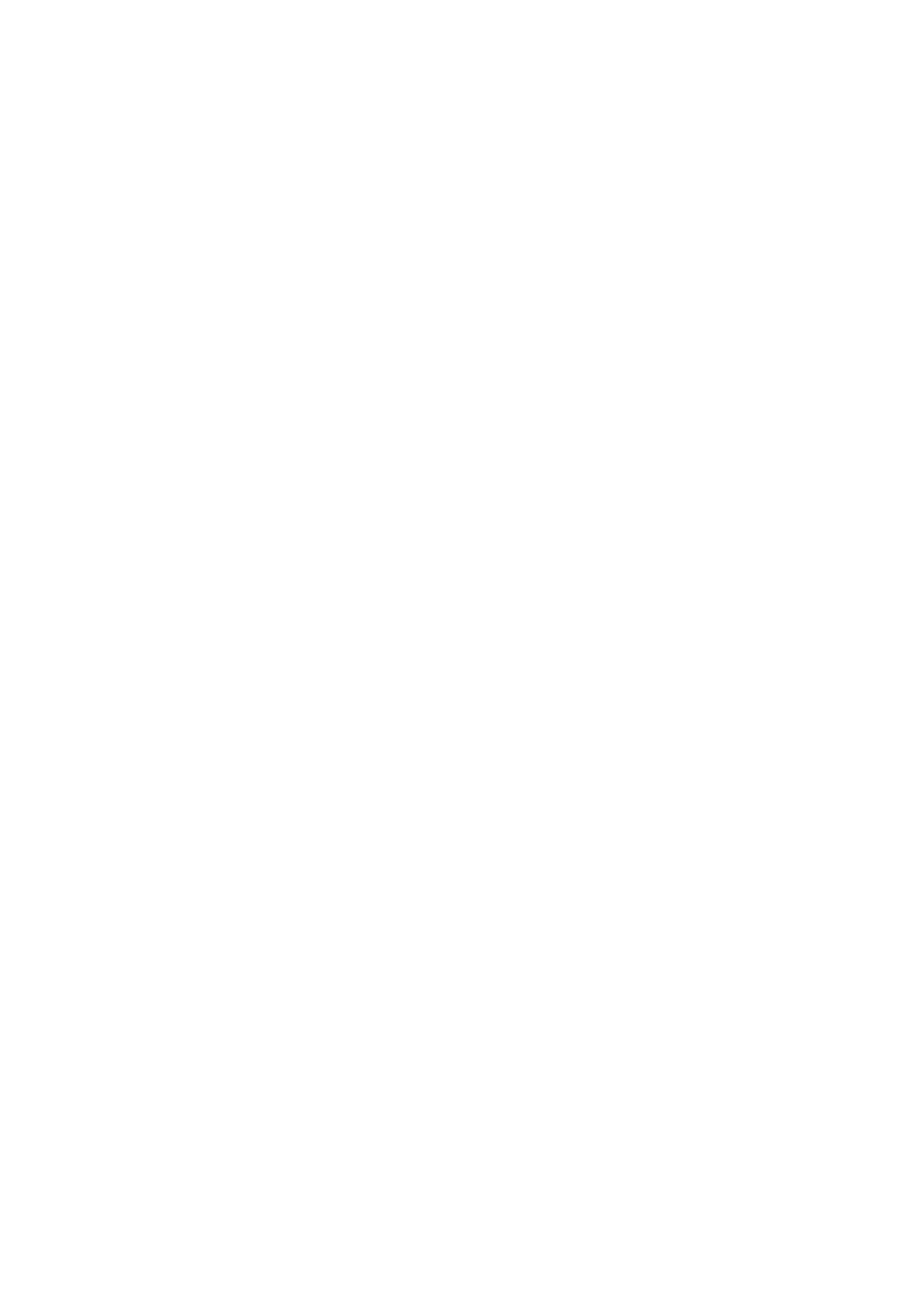# **Introduction**

Pythium Soft Rot (also known as Pythium Rhizome Rot) is one of the most destructive diseases of ginger worldwide (Dohroo 2005), with losses of 50–90% sometimes occurring in major production areas. Eleven species of *Pythium* were listed by Dohroo (2005) as causal organisms in different parts of the world, but the species most commonly associated with the disease are *P. myriotylum* and *P. aphanidermatum*. Symptoms may occur at any stage of crop growth, but are most commonly observed when the crop is growing rapidly during summer and autumn. In ginger plants, infection takes place through roots or via the collar region, with the first above ground symptoms being leaf yellowing and the collapse of affected shoots. Below ground, water-soaked lesions appear on the developing rhizome near the base of affected shoots, and under suitable environmental conditions, the rhizome then rots rapidly and is eventually destroyed (Dohroo 2005).

Pythium Rhizome Rot was first recorded in Australia during the wet summer of 2007/08 and the causal organism isolated was identified as *Pythium myriotylum* (Stirling *et al*. 2009). Previous to this the only *Pythium*-induced disease reported in ginger was a seed-piece rot that occurred when seed cut from rhizomes harvested from wet or poorly drained areas was stored under moist conditions (Pegg *et al.* 1974).

Dohroo (2005) noted that wet conditions, high soil water and relatively high soil temperatures were the most important factors influencing the development of rhizome rot in India and these are also important in Australia (Stirling *et al*. 2009). In fact, continuity of wetness may be as important for disease development as total rainfall, as the disease is clearly associated with free water and saturated soils. Under such conditions, zoospores disperse in soil water and spread the disease to adjacent clumps, although observations of greater downhill than uphill movement suggest that mass flow of water is also involved. The disease epidemics associated with *Pythium myriotylum* on ginger are relatively new to Australian ginger growers and therefore little is known of suitable control measures.

*Phytophthora* is a closely related genus and has two species, *P. cinnamoni* and *P. nicotiana*, affecting pineapple with the former being the more serious pathogen. Virtually all pineapple fields in Australia, except virgin ground, may contain a residual population of 5,000-10,000 chlamydospores which can remain viable for up to six years and these spores can be spread mechanically (on boots, machinery, soil wash, etc.) (Newett *et al.* 2009). Thus under wet or flooded conditions there is a massive germination of chlamydospores releasing mobile zoospores, which are largely responsible for the spread *P. cinnamoni* between roots and plants.

Chemical control strategies for the management of *Phytophthora* in pineapples and identified by Newett *et al.* (2009) include:

- **Fungicide pre-treatment of planting material**. Recent research has reiterated the importance of phosphorous acid (applied as a spray to crowns two weeks before fruit is harvested; crowns being the main form of planting material) in the control of *Phytophthora* in pineapple, and
- **Post-plant use of fungicides**. Metalaxyl in a high volume spray immediately after planting and repeated at 4 to 8 week periods, with at least a 4 week withholding period required prior to harvest.

The ginger industry also shares a similar pest (*Hansiella* (Symphyla: Scutigerellidae)) with the pineapple industry and one that is capable of causing serious damage to roots. The symphyla found in southeast Queensland attacking ginger is, as yet, an unidentified species of *Hansiella,* however Waite (1993) outlined the symptoms caused by *Hansiella unguiculata* on pineapples and described their life history. They occur on over 40% of the pineapple land in Queensland and favour well-aerated volcanic or gravelly soils. Populations are highest in soils that are high in organic matter and have an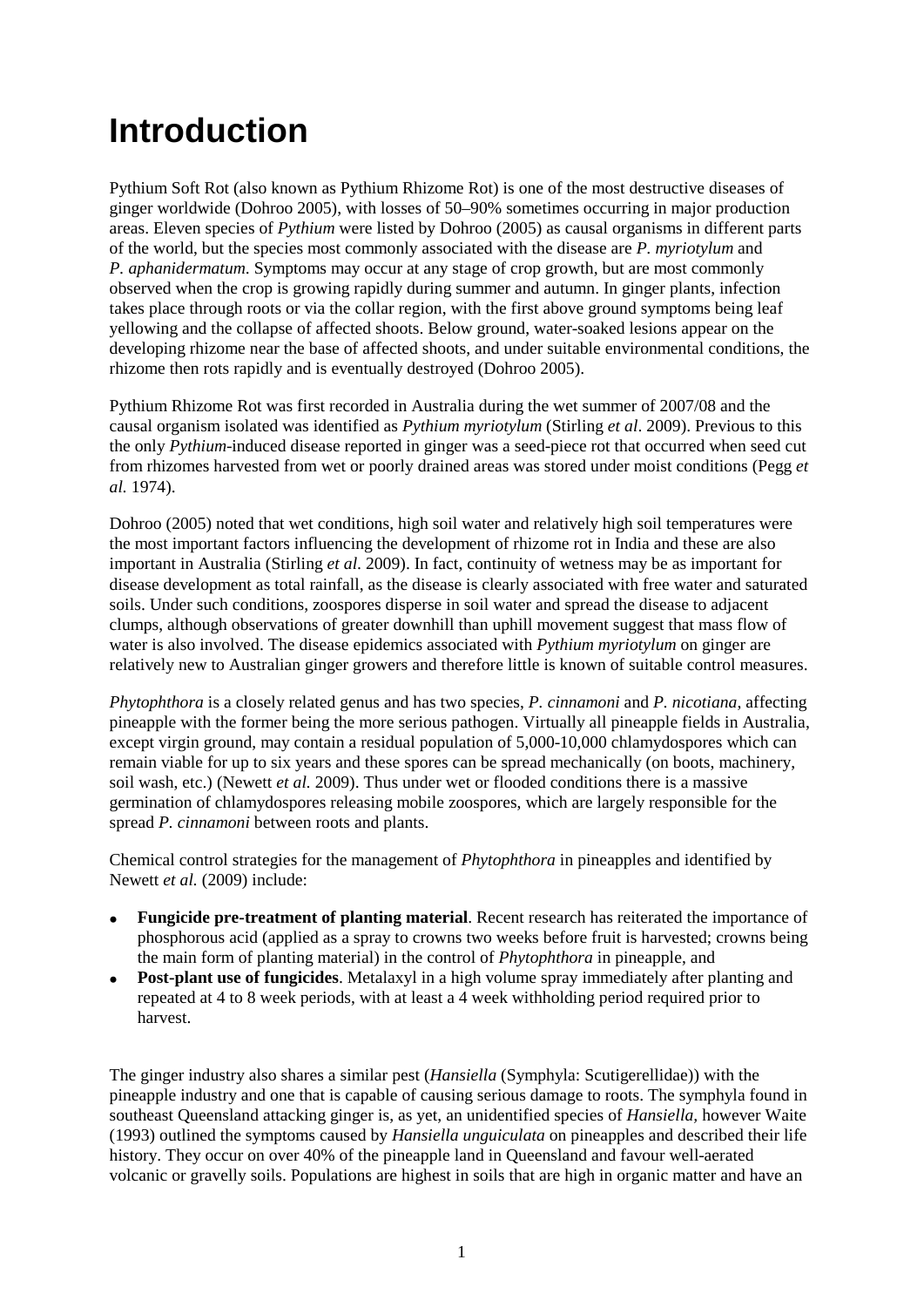open structure as these provide food and facilitate their movement as they are unable to dig their own tunnels. They feed on the roots of many plants including many common weeds.

Symphyla management in pineapple was based on pre-plant applications of Lindane where there was a history of symphylid damage to the crop (Broadley *et al.* 1993). However suitable alternatives to Lindane are being evaluated and knowledge of symphylid behaviour can help in their control. For instance, by providing a mulch of decomposing plant material (as a food source) at or close to the surface (which will also keep conditions moist and not too hot) symphylids can be lured close to the surface and then are easily targeted by a pesticide application (Newett *et al.* 2009).

There is an urgent need within the ginger industry to control these two soil-borne agents. For instance in the 2010/2011 ginger growing season it was estimated that approximately 2,000 tonne of a projected 8,000 tonne harvest was lost due to the effects of Pythium Soft Rot and *symphylids*. If the processors are unable to supply the export market for ginger products from domestic producers there is pressure to seek a semi-processed rhizome from overseas producers. There is also expected to be a similar negative impact on ginger grown for the fresh market which in turn drives up prices for consumers.

As a consequence of these pressures the aim of this scoping study was to identify treatments that growers can use to control these two serious soil-borne pathogens that threaten the profitability and sustainability of the Australian ginger industry.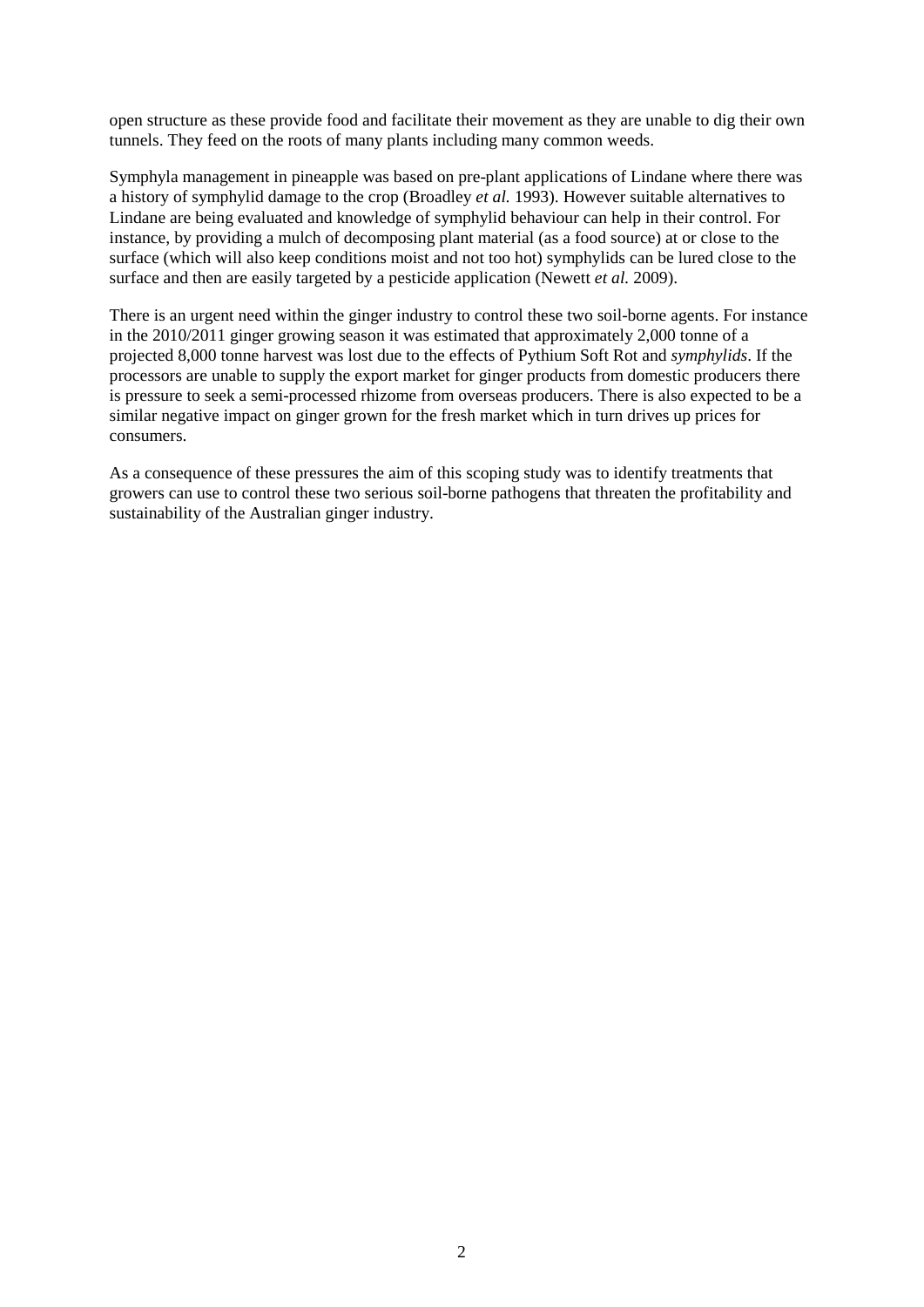# **Objectives**

This proposal is for an interim one-year project to continue research into the control of these serious soil-borne pathogens, and one that should identify key areas needed for future research.

Serious diseases and pests have emerged that are threatening the viability of the ginger industry. *Pythium myriotylum* is a devastating soil-borne disease of ginger first identified by ginger growers in the 2007/08 growing season (Stirling et al. 2009), with some producers reporting total crop losses in some blocks. Currently processors are not receiving adequate supply of ginger, therefore the disease not only is a threat to individual growers but also to processors that add value to the crop. Collectively the ginger industry is valued at \$90 m per annum.

DEEDI have undertaken field trials in Australia and Fiji, funded by the ACIAR, to demonstrate the value of clean planting material and to investigate cultural practices and chemical control strategies to control and limit the spread of soil-borne diseases affecting ginger production.

The ultimate aim is to achieve:

- 50% adoption of practices to control Pythium Soft Rot and symphylids within 2 years after completion of research and dissemination of results
- Increased production of ginger both from existing farms and through take up of new land in the Mary Valley (as above)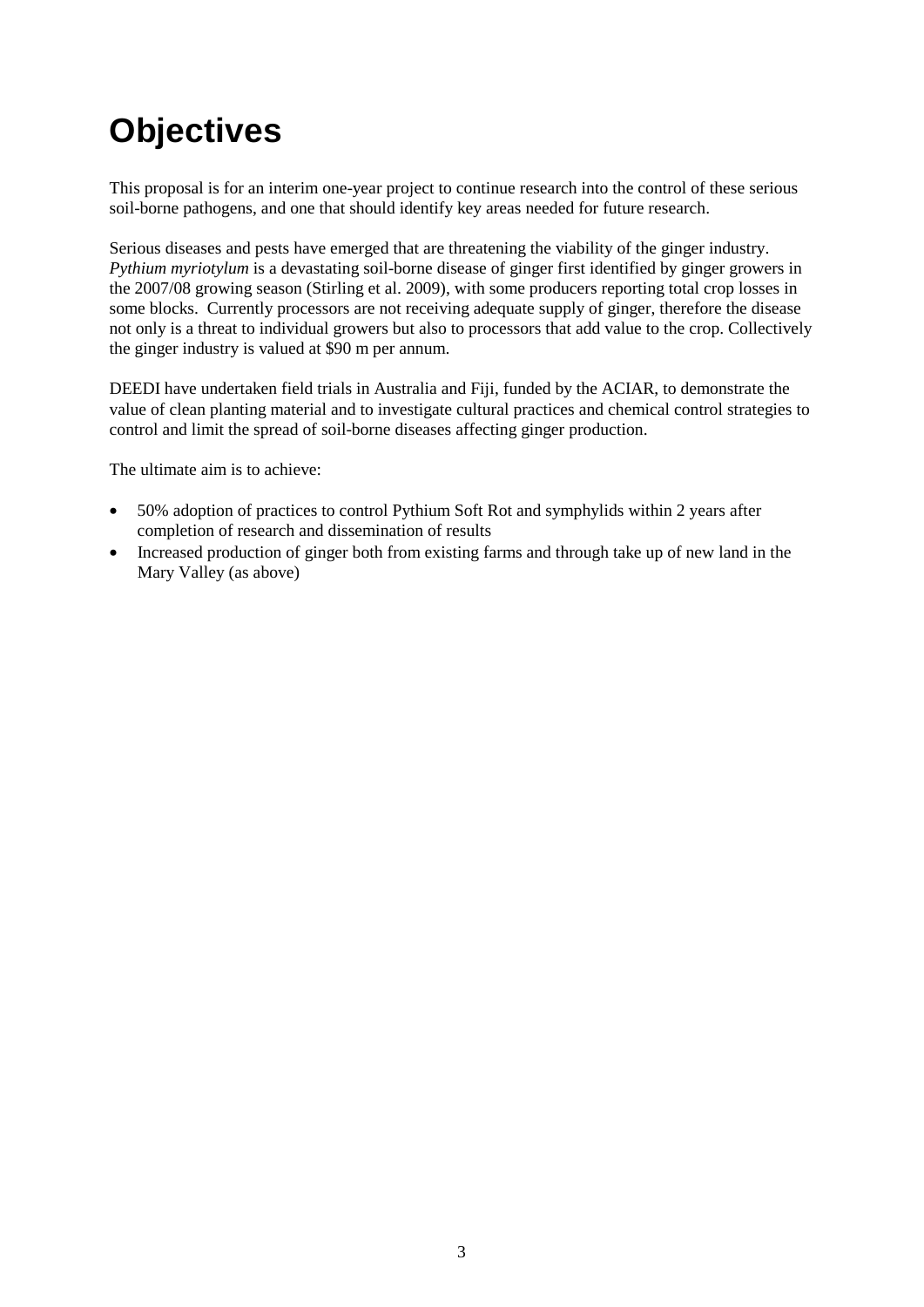# **Methodology**

### **Pythium Soft Rot**

Ginger rhizomes showing disease symptoms were washed thoroughly in water, dipped in ethanol and flamed briefly before tissue from the leading edge of lesions was transferred to media that were selective for *Pythium*. Isolations were done on a medium containing penicillin, polymixin and pimaricin (3P medium of Eckert and Tsao 1962). In addition, soil and water samples were collected from infected farms and the presence of *Pythium* was tested using a lupin seedling bioassay for soil samples and fresh young pineapple crown leaves were used as a 'bait' and immersed for 48 hours in dam water. *Pythium* isolates were identified using methods outlined by Van der Plaats-Niterink (1981). Growth rates at various temperatures were determined on potato carrot agar while sporangia, antheridia, oogonia and oospores were produced by transferring the fungus to autoclaved grass leaves floating in sterile water. The identity of isolates used in pathogenicity tests was also confirmed by sequence analysis of rDNA internal transcribed spacer (ITS) regions containing ITS1 and ITS2 and intervening 5.8 rDNA using the primer pair ITS1/ITS4 (White *et al*. 1990). *Pythium myriotylum* was identified as the causal organism and was cultured on autoclaved sorghum seed and used as an inoculum in pot and field trials at Maroochy Research Station.

Sections of the ginger rhizome used as planting material ('seed') was obtained from a certified 'seed' producer and used for all subsequent trial work. In the first *Pythium* pot experiment, 'seed' was treated by dipping for 5 min in a number of fungicidal products: carbendazim (200 ml/100 L), Ridomil® MZ (3.8 g/L), Maxam® XL (500 ml/100 L), metalaxyl (200 ml/100 L), Phospot® (500 ml/100 L), metalaxyl + Phospot® (at rates described), ProPlant® (30 ml/10 L) and Bordeaux Mix. Carbendazim is currently registered for use as a seed treatment in ginger. This experiment was established in a screen house at Maroochy Research Station on 17 September 2010. When plants had 1 or 2 shoots up to 50 cm long, each pot was inoculated with one *Pythium*-colonised seed. The mean maximum temperature during December and January was over 30°C and overhead sprinklers in the screen house provided a watering regime conducive for *Pythium* infection. After approximately 3 months, plants were assessed for disease severity on a 0-3 scale where  $0 =$  no disease;  $1 =$  some leaf yellowing;  $2 =$  most shoots yellow or dead;  $3 =$  rhizomes rotted and plants dead. Assessments were based on 25-28 plants for each treatment. *Pythium* was confirmed in a random selection of affected rhizomes at the end of the assays.

A second *Pythium* pot experiment was established in a screen house at Maroochy Research Station on 15 October to examine whether common cover crops can act as a host for *Pythium myriotylum*. Seed from the following crops was planted: Culgoa oats, Pac F8500, Bettagraze, BQ Mulch, Corn H50, Lab Lab and Grass Mix. The pots were inoculated with one infected grain of sorghum on 16 November and closely examined for symptoms after 3 months. Attempts were also made to isolate *Pythium* from the roots.

A *Pythium* disease nursery (26°38'S 152°56'E) was established at Maroochy Research Station following a previous project funded by the Australian Centre of International Agricultural Research to examine the effect of organic inputs, tillage and rotation practices on soil health and suppressiveness to soilborne pathogens of ginger (Smith *et al*. 2011). The block was on a sandy clay-loam and overhead irrigation was provided to ensure the soil was saturated to create a situation conducive to disease development. The site was further divided into an area that had three successive *Pythium*infected ginger crops, with only a 4-5 month winter cover crop of oats between ginger plantings; and an area that had a 16 months oats/weedy fallow/oats rotation between ginger crops. The seed treatments described above were used  $\pm$  a pre-plant application of metalaxyl (2 L in 2470 L/ha) sprayed on raised beds. The experiment was planted on 16 September 2010 with plots 4 m long and consisted of one bed 1.95 m wide. The experiment also incorporated a  $\pm$  foliar spray program (5 L of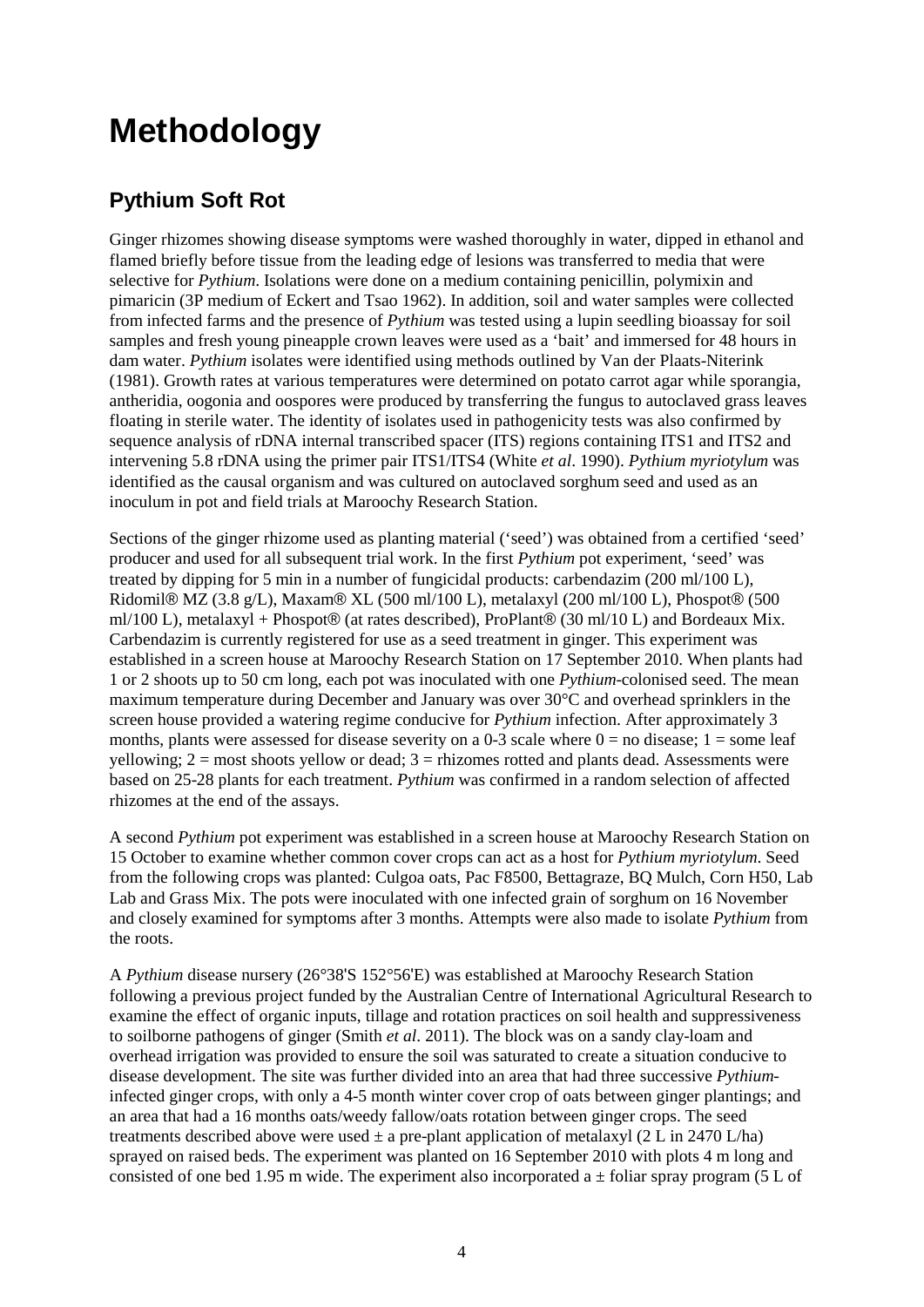Phosic® 400 in 250 L/ha) applied at fortnightly intervals. Disease incidence and severity were recorded on 17 December 2010 and again on 14 January 2011.

The second *Pythium* field experiment used a standard, carbendazim 'seed' treatment  $\pm$  a pre-plant application of metalaxyl (2 L in 2470 L/ha) sprayed on raised beds at Maroochy Research Station. This site was free of *Pythium* and no ginger crops had ever been grown. This experiment was established on 28 September 2010. A number of post-plant fungicide treatments were applied including: Zee-Mil® 250 EC (2 L in 250 L/ha), Ridomil® 25G (13.5 kg/ha), Amistar® (0.5 L in 250 L/ha) and two Phosic® 400 treatments (5 L and 10 L in 250 L/ha) after shoot emergence. The phosphonic acid treatments were applied fortnightly starting on 22 November 2010, while the other treatments were applied monthly. The trial site consisted of plots that were 8 m long with a bed width of 1.95 m. The centre of each plot was inoculated with a teaspoon of *Pythium myriotylum* colonised sorghum on 22 December 2010. The experiment was rated on 21 February 2011.

### **Symphylids**

The experiment was established in a clay-loam soil on a ginger farm at North Arm, Queensland (26°31'S 152°57'E). The field had grown ginger for the previous three years with symphylid damage noted in all years. On 5 October 2010, pre-plant fertiliser (7.6% N, 9.2% P, 14.6% K and 5.8% S) was applied at 200 kg/ha to the whole site and then beds were formed to accommodate five treatments ± woodchip and four replicates in a randomised block design. The treatments included: an untreated control, Lorsban® at 5L/ha pre-plant and 3L/ha post-plant, Confidor® Guard at 3 L/ha pre-plant and 1.5 L/ha post-plant, Regent® at 500ml/ha pre-plant and 250 ml/ha post-plant, and Talstar® at 2 L/ha pre-plant and 500 ml/ha post-plant. Post-plant applications were made on 10 November and again, following a harvest on 19 January. Plots were 6 m long and consisted of one bed 1.95 m wide. Nitrogen (60 kg/ha) was applied as a side dressing through the overhead irrigation system, which was also used to water the crop and prevent sunburn damage. Weeds were controlled with pre-emergent herbicides and by spot spraying with a contact herbicide.

On 10 March 2009, at a time that coincided with Early Harvest in the ginger industry, plants were harvested from a 1m section of bed and fresh weight of rhizome and fresh weight of roots was recorded. The roots were rated for symphylan damage on a 0-5 scale (based on the percentage of the root system showing stunting, branching and witches brooming where  $0 =$  none of the roots damaged and 1, 2, 3, 4 and  $5 = 1-24\%$ , 25-49%, 50-74%, 75-99% and 100% of the roots damaged, respectively).

### **Statistical Analysis**

Experiments were assessed using analysis of variance followed by least significant difference test at *P*=0.01 or 0.05 (ANOVA; GenStat – Sixth Edition © 2002, Lawes Agricultural Trust). Percentage data were transformed via arcsine before analysis.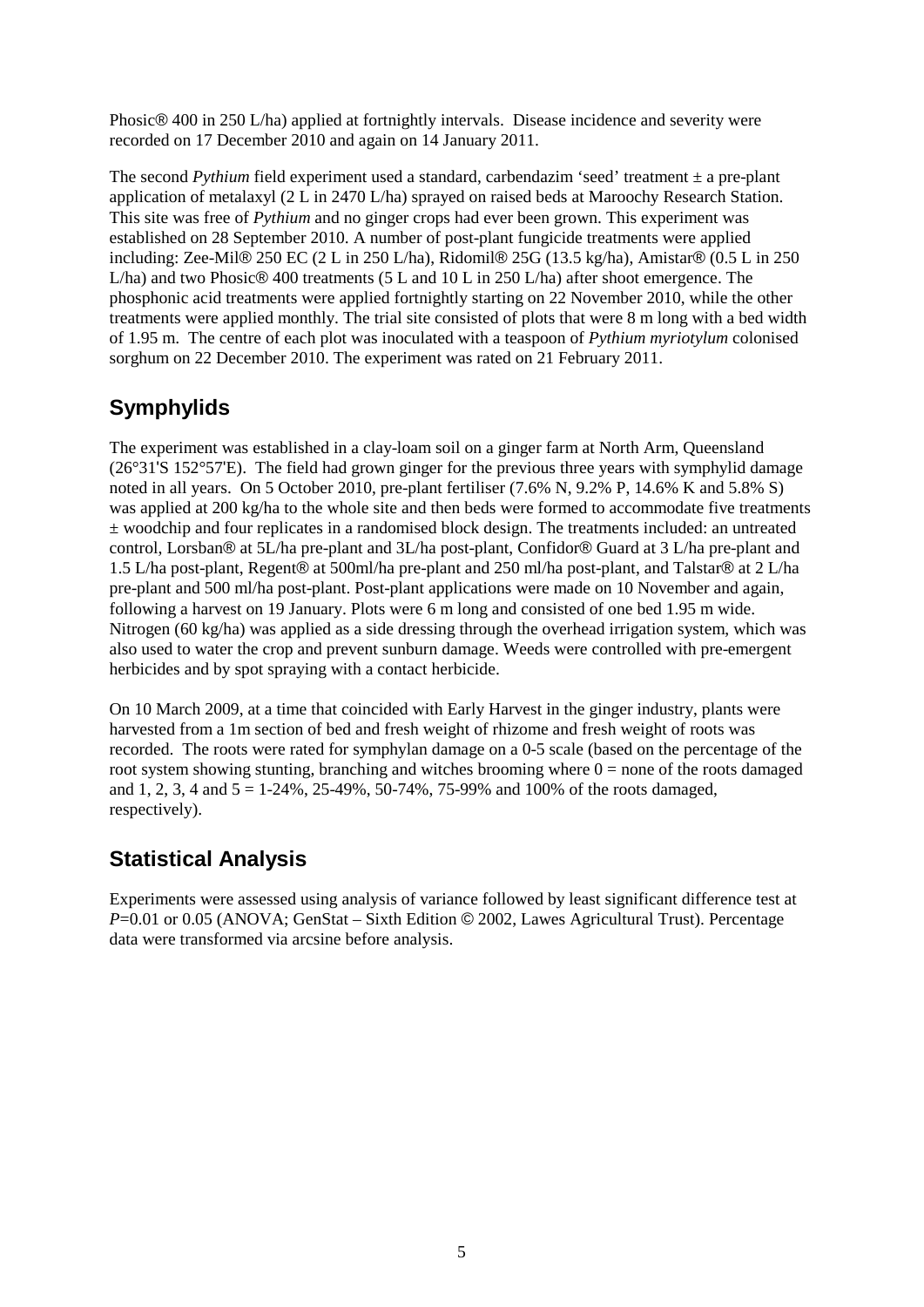## **Results**

### **Pythium Soft Rot**

*Pythium myriotylum* can be spread in soil and water. Three soil samples collected from a commercial farm affected by Pythium Soft Rot had 63%, 87% and 93% of the lupin seedlings succumb to *Pythium*  in the bioassay*.* In addition, soil adhering to machinery moving from the infested block at Maroochy Research Station to the 'clean' block, set up for further ginger experiments, resulted in 114 infection points in a block 10 m x 40 m. Of these, 19 infection points spread more than 1 m along the length of the bed with the greatest spread of 7 m. Furthermore, 20% of the 'baits' that were placed along the edges of the irrigation dam from the same commercial farm referred to above showed the presence of *Pythium.* 

*Pythium myriotylum* can also be spread in infected planting material. For instance, 56% of discarded seed (sections of the rhizome used as planting material) collected from a commercial farm affected by Pythium Soft Rot failed to germinate, and of those that did, 23% showed symptoms of Pythium Soft Rot. In contrast, 95% of seed collected from a commercial seed-supplier germinated and none showed signs of Pythium Soft Rot.

With regard to the pot trial conducted at Maroochy Research Station, the standard carbendazim seed treatment showed the highest infection levels and the most severe *Pythium* symptoms. On the other hand, the metalaxyl/phosphonic acid mix gave significantly better control of *Pythium* under these regulated pot trial conditions compared to many of the other seed treatments (a synergistic effect noted). Maxam® XL, both at 0.5% and 1.0%, and Proplant® also gave significantly better control than the standard seed treatment.

| <b>Treatment</b> | % Infection (17 Dec 2010) | $%$ Infection (14 Jan 2011) | Rating $(0-3)$ |
|------------------|---------------------------|-----------------------------|----------------|
| Carbendazim      | 25%                       | 72%                         | 1.50d          |
| Metalaxyl        | 11%                       | 40%                         | $0.96$ bcd     |
| Phosic           | 29%                       | 60%                         | $1.29$ cd      |
| Met/Phosic       | 11%                       | 20%                         | 0.37a          |
| $0.5\%$ Maxam    | 18%                       | 40%                         | $0.62$ ab      |
| 1% Maxam         | 18%                       | 40%                         | $0.83$ abc     |
| Ridomil          | 14%                       | 56%                         | $1.00$ bcd     |
| Proplant         | 21\%                      | 32%                         | $0.79$ abc     |
| Bordx Mix        | 25%                       | 64%                         | $1.08$ bcd     |

<span id="page-17-0"></span>**Table 1. Effect of seed treatments on incidence and severity of Pythium Soft Rot in ginger in a pot trial.**

Ratings:  $0 =$  green, healthy shoots;  $1 =$  discolouration and sunken lesions on base of stem;  $2 =$  discolouration of stems and yellowing of leaves;  $3 =$  collapse and necrosis of stems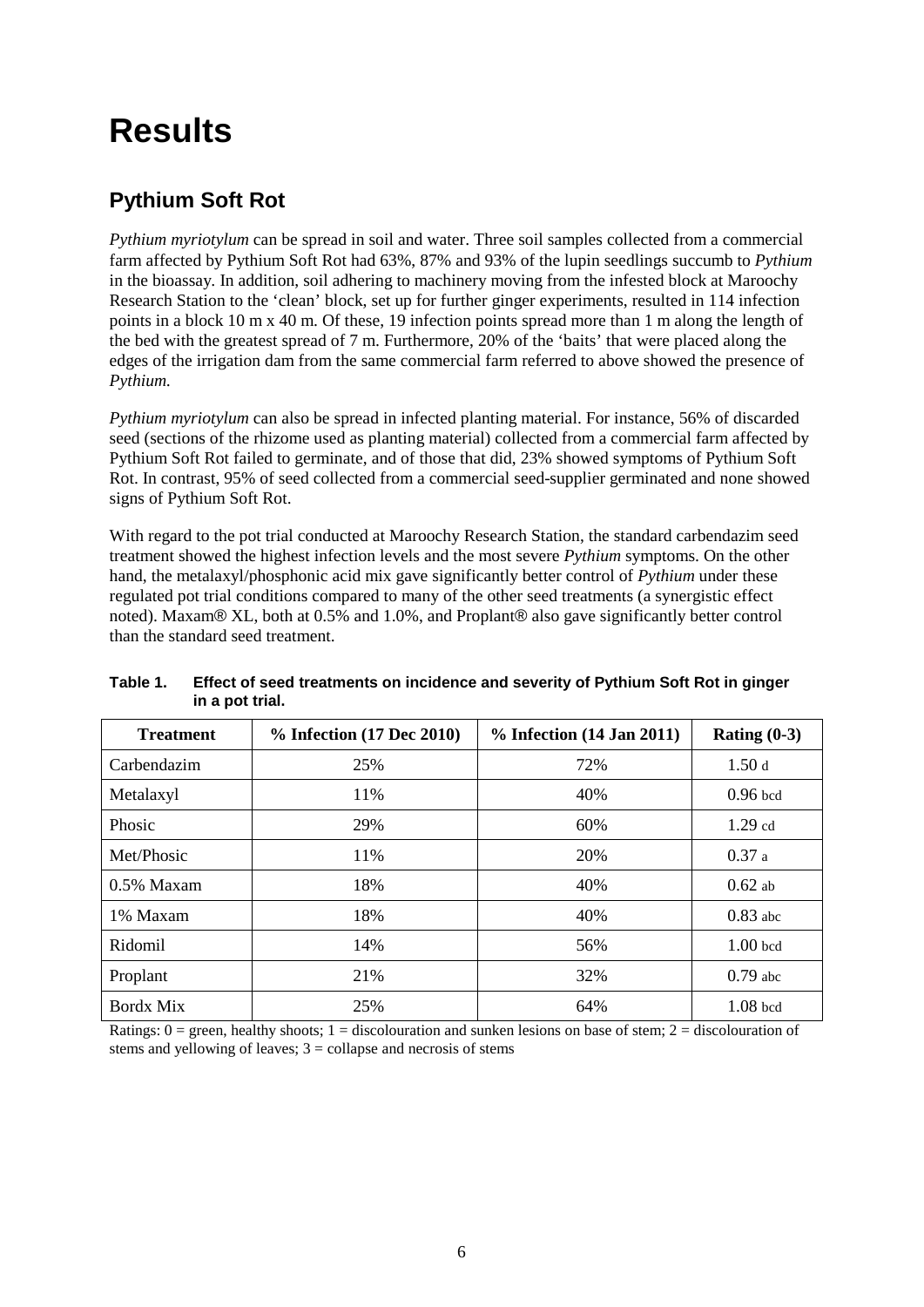<span id="page-18-0"></span>

| Table 2. |  | Effect of a one year fallow on severity of Pythium Soft Rot in ginger. |
|----------|--|------------------------------------------------------------------------|
|----------|--|------------------------------------------------------------------------|

|                           | <b>Fallow</b> | <b>Non-Fallow</b> |
|---------------------------|---------------|-------------------|
| <b>Rating 17 Dec 2010</b> | 0.34a         | 1.66 <sub>b</sub> |
| Rating 14 Jan 2011        | .44 a         | 3.91h             |

Letters in row with a different letter are highly significant at  $P<0.01$ . Ratings:  $0 = 100\%$  of shoots green and healthy,  $1 = 1-24\%$  shoots yellow or dead,  $2 = 25-49\%, 3 = 50-74\%, 4 = 75-99\%, 5 = 100\%$  of shoots yellow or dead.

<span id="page-18-1"></span>

|  |  | Table 3. Effect of pre-plant application of metalaxyl on severity of Pythium Soft Rot in ginger. |
|--|--|--------------------------------------------------------------------------------------------------|
|--|--|--------------------------------------------------------------------------------------------------|

|                           | <b>Metalaxyl</b> | Nil       |
|---------------------------|------------------|-----------|
| Rating 17 Dec 2010        | $1.77$ ns        | $1.82$ ns |
| <b>Rating 14 Jan 2011</b> | $3.69$ ns        | $3.56$ ns |

#### <span id="page-18-2"></span>**Table 4. Effect of post-plant applications of phosphonic acid on severity of Pythium Soft Rot in ginger.**

|                           | Phosphic  | Nil       |
|---------------------------|-----------|-----------|
| <b>Rating 17 Dec 2010</b> | $1.81$ ns | $1.70$ ns |
| Rating 14 Jan 2011        | $3.38$ ns | $3.39$ ns |

<span id="page-18-3"></span>

| Table 5. | Effect of seed treatment on severity of Pythium Soft Rot in ginger. |
|----------|---------------------------------------------------------------------|
|----------|---------------------------------------------------------------------|

| <b>Treatment</b> | <b>Rating 17 Dec 2010</b> | <b>Rating 14 Jan 2011</b> |
|------------------|---------------------------|---------------------------|
| Carbendazim      | $1.71$ bc                 | $3.54$ bc                 |
| Metalaxyl        | $1.67$ bc                 | $3.29$ ab                 |
| Phosic           | $2.00$ cd                 | 3.58c                     |
| Metalaxyl/Phosic | 1.96 bcd                  | 3.31 ab                   |
| Maxam XL         | 1.62 b                    | $3.29$ ab                 |
| Ridomil MZ       | 1.79 bcd                  | 3.25a                     |
| Proplant         | 1.21a                     | 3.25a                     |
| Bordeaux Mix     | 2.08d                     | 3.58c                     |

Letters in column with a different letter are significant at  $P<0.05$ . Ratings:  $0 = 100\%$  of shoots green and healthy,  $1 = 1-24\%$  shoots yellow or dead,  $2 = 25-49\%, 3 = 50-74\%, 4 = 75-99\%, 5 = 100\%$  of shoots yellow or dead.

The one year fallow had a highly significant effect on limiting the severity of Pythium Soft Rot on ginger. The improved biology and good drainage in these sandier soils worked together to produce a crop for early harvest, while the blocks under 3 successive ginger crops experienced total crop failure. Disease pressure from the high inocula load was intense.

Also of interest was the Proplant® seed treatment, and to a lesser extent the Maxam® XL seed treatment, achieved some limited control of Pythium Soft Rot in this field trial, however it was not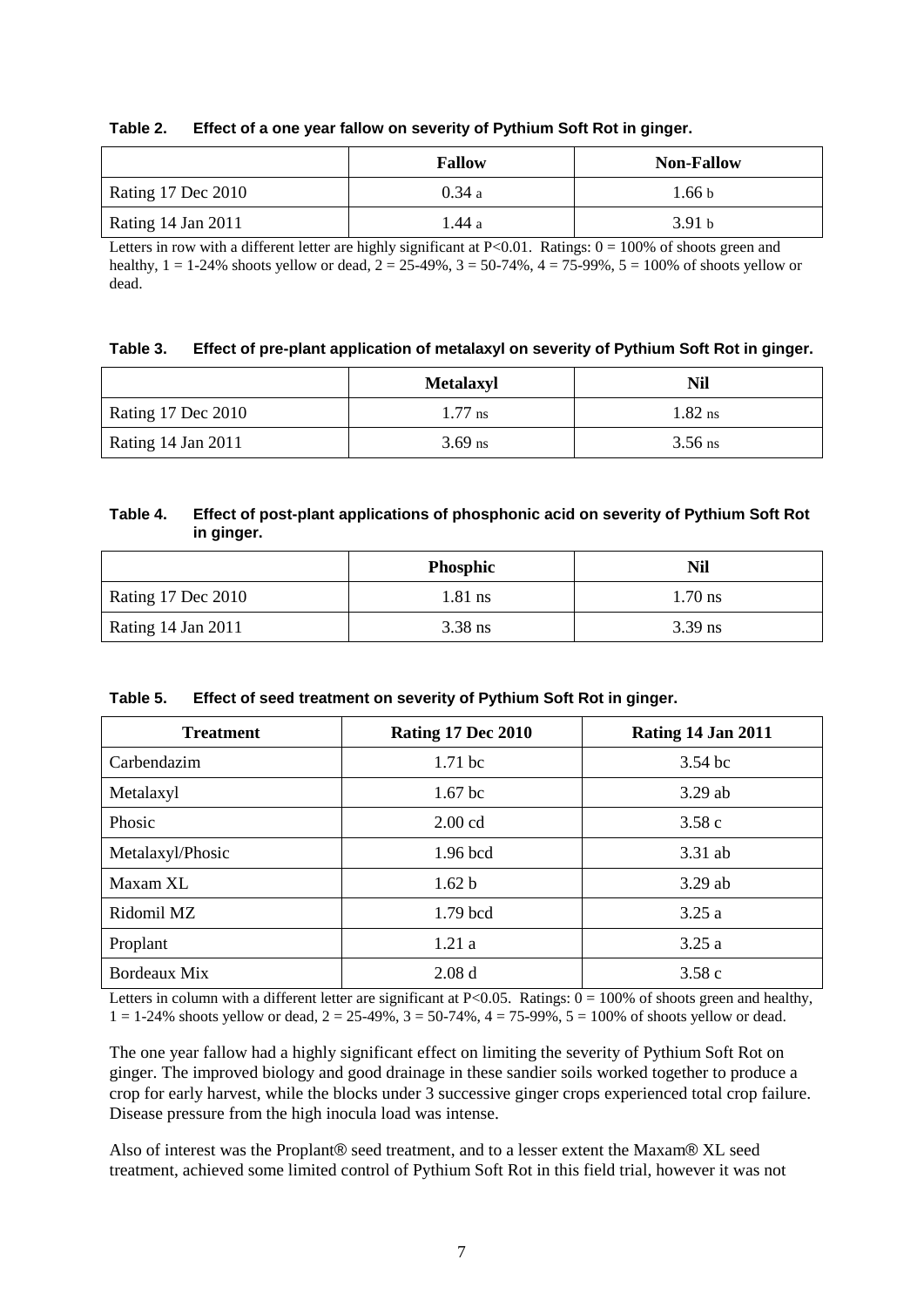sufficient as a practical control measure. It does, however, lend some support to the pot trial results above, where Proplant® and Maxam® gave significantly better control of Pythium Soft Rot compared to the standard, carbendazim seed treatment. However the pre-plant treatment with metalaxyl and post-plant foliar applications of phosphonic acid achieved little in the way of *Pythium* control on ginger in this trial.

### **Symphylids**

The symphylid pressure was high enough that the untreated controls showed significantly higher root damage, lower root mass and lower rhizome yield than the treatments where pesticides had been applied. The exception was the Lorsban treatment, which also showed high levels of root damage. The Talstar®, Regent® and Confidor® Guard treatments all gave significantly better control of symphylids compared to untreated controls.

<span id="page-19-0"></span>**Table 6. Effect of pre- and post-plant applications of pesticides on damage to ginger crop caused by symphylids (18 January 2011).**

|                | Fresh wt<br><b>Rhizome</b> | Fresh wt<br><b>Roots</b> | <b>Severity</b><br>Rating |       | <b>Fresh wt</b><br><b>Rhizome</b> | Fresh wt<br><b>Roots</b> | <b>Severity</b><br>Rating |
|----------------|----------------------------|--------------------------|---------------------------|-------|-----------------------------------|--------------------------|---------------------------|
| Nil            | 1021 <sub>b</sub>          | 120.9c                   | 4.00c                     | $+WC$ | $1038$ ns                         | 174.3 a                  | $3.20$ ns                 |
| <b>Regent</b>  | 1142 a                     | 170.5 a                  | 3.12 <sub>b</sub>         | $-WC$ | $1170$ ns                         | 124.9 <sub>b</sub>       | $3.40$ ns                 |
| Confidor       | 1162a                      | $162.9$ ab               | 3.38 <sub>bc</sub>        |       |                                   |                          |                           |
| Lorsban        | 1107a                      | 128.6 <sub>bc</sub>      | 4.12c                     |       |                                   |                          |                           |
| <b>Talstar</b> | 1089 ab                    | $165.1$ ab               | 1.88 a                    |       |                                   |                          |                           |

Letters in a column with a different letter are significant at P<0.05. Ratings:  $0 = 100\%$  of roots undamaged,  $1 =$ 1-24% of roots damaged, 2 = 25-49%, 3 = 50-74%, 4 = 75-99%, 5 = 100% of roots damaged.

| $-WC$          | <b>Fresh wt</b><br><b>Rhizome</b> | <b>Fresh wt</b><br><b>Roots</b> | <b>Severity</b><br><b>Rating</b> | $+WC$          | <b>Fresh wt</b><br><b>Rhizome</b> | <b>Fresh wt</b><br><b>Roots</b> | <b>Severity</b><br><b>Rating</b> |
|----------------|-----------------------------------|---------------------------------|----------------------------------|----------------|-----------------------------------|---------------------------------|----------------------------------|
| <b>Nil</b>     | $1129$ ab                         | 91.5e                           | 4.00 <sub>cd</sub>               | Nil            | 912 <sub>b</sub>                  | $150.2$ bcd                     | $4.00$ cd                        |
| <b>Regent</b>  | 1344 a                            | $158.0$ bcd                     | $3.25$ bcd                       | <b>Regent</b>  | 939 <sub>b</sub>                  | $183.0$ abc                     | 3.00 <sub>bc</sub>               |
| Confidor       | $1189$ ab                         | $136.2$ cde                     | $3.25$ bcd                       | Confidor       | 1134 ab                           | $189.5$ ab                      | $3.50$ cd                        |
| Lorsban        | $1140$ ab                         | $122.5$ de                      | 4.25 $d$                         | Lorsban        | $1074$ ab                         | 134.8 cde                       | $4.00$ cd                        |
| <b>Talstar</b> | $1049$ ab                         | $116.2$ de                      | $2.25$ ab                        | <b>Talstar</b> | $1131$ ab                         | 214.0a                          | 1.50a                            |

Letters in columns under a specified heading (e.g. severity rating) with a different letter are significant at P<0.05. Ratings:  $0 = 100\%$  of roots undamaged,  $1 = 1-24\%$  of roots damaged,  $2 = 25-49\%$ ,  $3 = 50-74\%$ ,  $4 = 75-99\%$ ,  $5 = 100\%$ 100% of roots damaged. +WC are sections of bed covered with woodchip; -WC are without woodchip.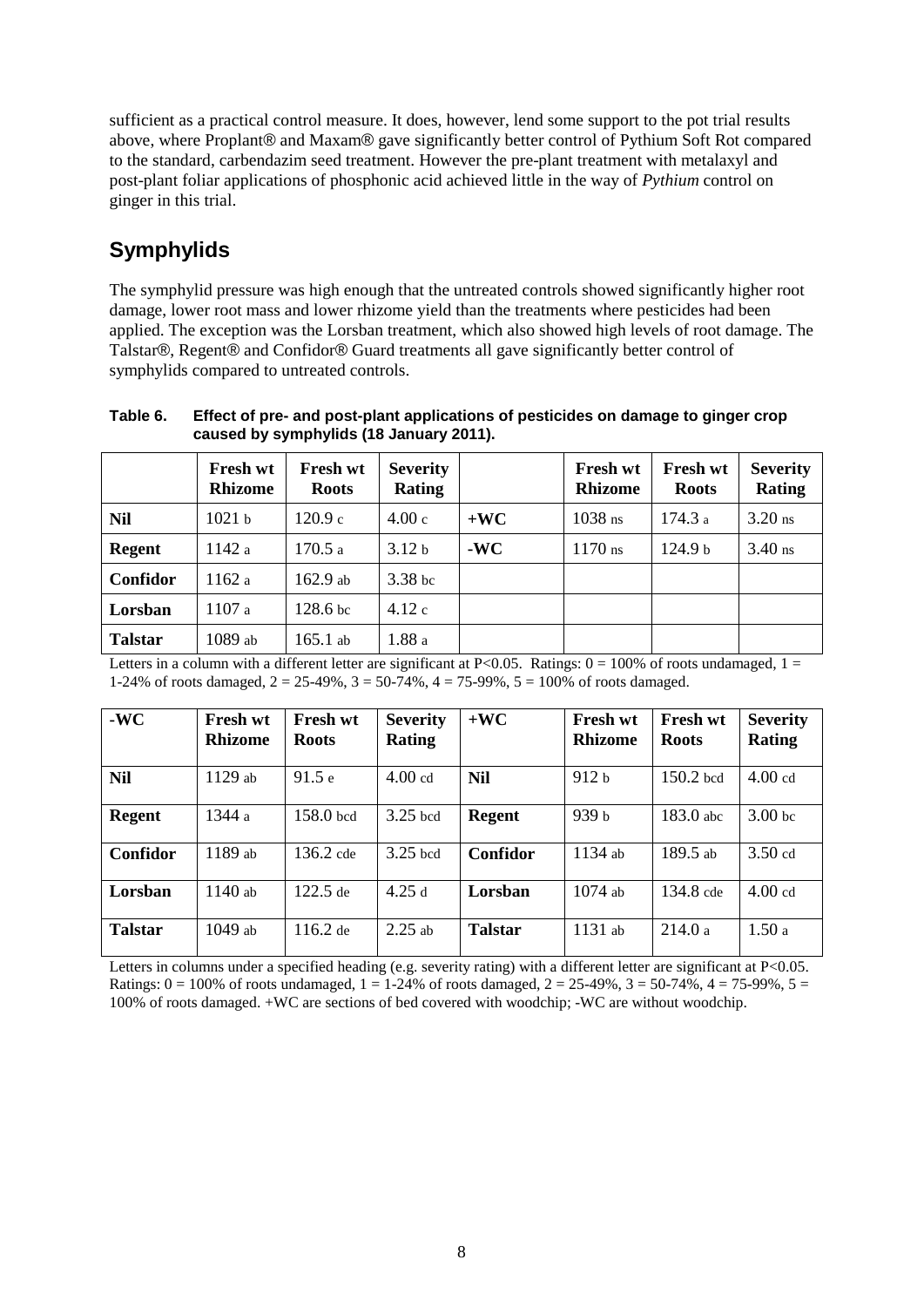#### <span id="page-20-0"></span>**Table 7. Effect of pre- and post-plant applications of pesticides on damage to ginger crop caused by symphylids at Early Harvest (10 March 2011).**

|                | Fresh wt<br><b>Rhizome</b> | <b>Fresh wt</b><br><b>Roots</b> | <b>Severity</b><br><b>Rating</b> |       | <b>Fresh wt</b><br><b>Rhizome</b> | Fresh wt<br><b>Roots</b> | <b>Severity</b><br><b>Rating</b> |
|----------------|----------------------------|---------------------------------|----------------------------------|-------|-----------------------------------|--------------------------|----------------------------------|
| <b>Nil</b>     | 2426 <sub>b</sub>          | $195.7 \text{ ns}$              | $4.00$ ns                        | $+WC$ | $2475$ ns                         | 278.0a                   | 3.18a                            |
| <b>Regent</b>  | 2605a                      | $229.9$ ns                      | $3.43$ ns                        | $-WC$ | $2851$ ns                         | 153.4 <sub>b</sub>       | 4.41 <sub>b</sub>                |
| Confidor       | 2788 a                     | $197.8$ ns                      | $4.13$ ns                        |       |                                   |                          |                                  |
| <b>Talstar</b> | 2849 a                     | $244.9$ ns                      | $3.53$ ns                        |       |                                   |                          |                                  |

Letters in column with a different letter are significant at P<0.05. Ratings:  $0 = 100\%$  of roots undamaged,  $1 = 1$ -24% of roots damaged,  $2 = 25-49$ %,  $3 = 50-74$ %,  $4 = 75-99$ %,  $5 = 100$ % of roots damaged.

| $-WC$          | <b>Fresh wt</b><br><b>Rhizome</b> | <b>Fresh wt</b><br><b>Roots</b> | <b>Severity</b><br><b>Rating</b> | $+WC$ | Fresh wt<br><b>Rhizome</b> | <b>Fresh wt</b><br><b>Roots</b> | <b>Severity</b><br>Rating |
|----------------|-----------------------------------|---------------------------------|----------------------------------|-------|----------------------------|---------------------------------|---------------------------|
| <b>Nil</b>     | 2323 <sub>b</sub>                 | 138.9c                          | $4.50$ cd                        |       | $2528$ ab                  | $252.4$ abc                     | $3.50$ abc                |
| <b>Regent</b>  | $2968$ ab                         | 156.2c                          | $4.25$ cd                        |       | 2243 <sub>b</sub>          | 303.6 ab                        | 2.60a                     |
| Confidor       | $2961$ ab                         | 148.4 c                         | 4.75d                            |       | $2616$ ab                  | 247.2 abc                       | $3.50$ abc                |
| <b>Talstar</b> | 3212 a                            | 172.8 <sub>bc</sub>             | $4.05$ bcd                       |       | 2486 ab                    | 316.9a                          | $3.00$ ab                 |

Letters in columns under a specified heading (e.g. severity rating) with a different letter are significant at P<0.05. Ratings:  $0 = 100\%$  of roots undamaged,  $1 = 1-24\%$  of roots damaged,  $2 = 25-49\%, 3 = 50-74\%, 4 = 75-99\%, 5 = 75-99\%$ 100% of roots damaged. +WC are sections of bed covered with woodchip; -WC are without woodchip.

The sawdust mulch gave a significantly higher fresh weight of roots compared to the other treatments and this is attributed to better recovery of roots from the mulch, whereas more root biomass was left unrecovered in the heavier soils. With regard to severity of symphylid damage and rhizome weight, there was no effect with sawdust mulch in what was a very wet spring/summer.

In terms of rhizome yield, calculated on a t/ha basis, the untreated control gave a significantly lower Early Harvest yield of 36.5 t/ha, whereas the other treatments ranged from 39.2 to 42.8 t/ha.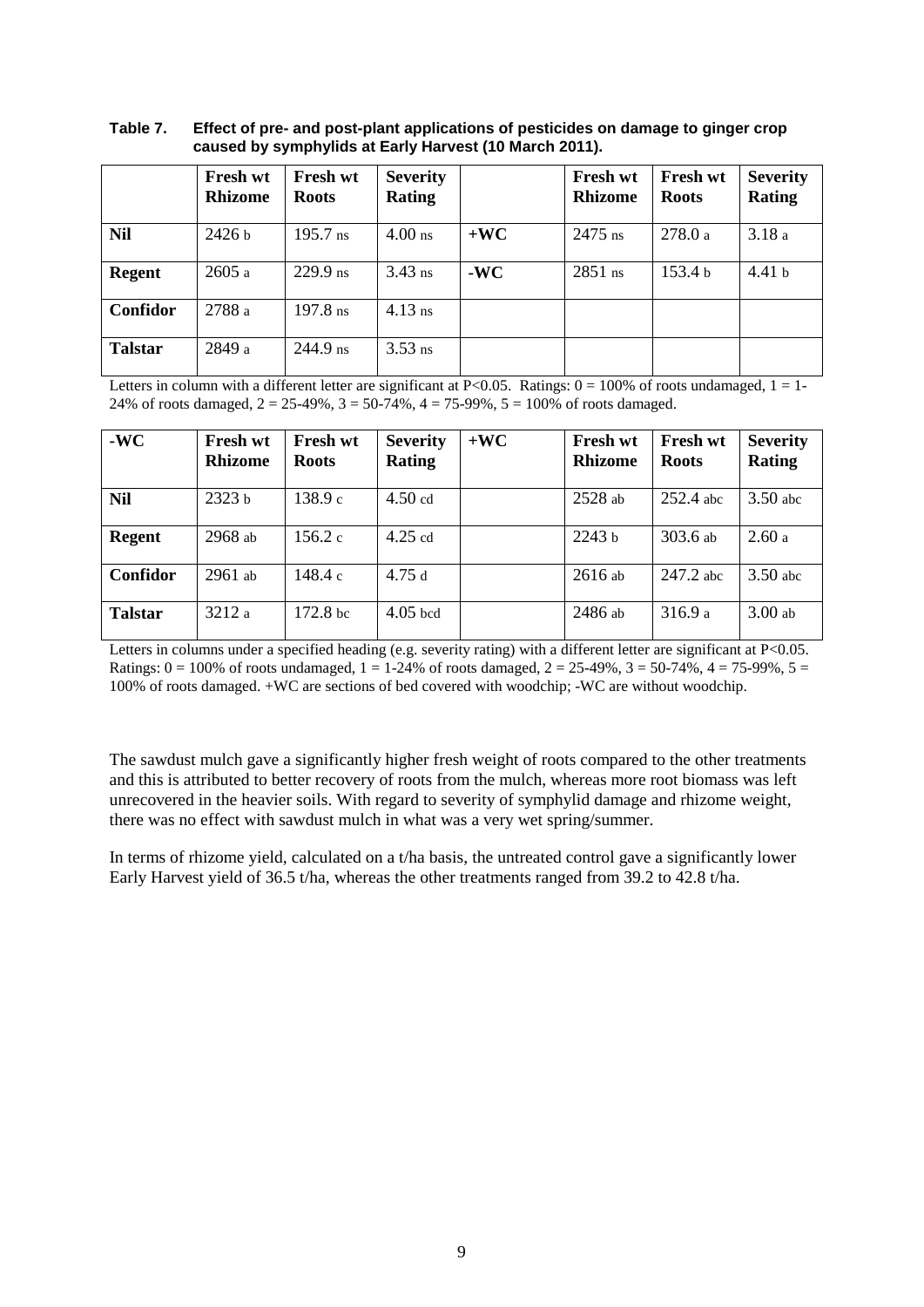# **Implications**

### **Pythium Soft Rot**

*Pythium myriotylum*, the causal pathogen for Pythium Soft Rot in ginger, is spread in soil, water and infected planting material. This supports what is known of the disease in ginger and other vegetatively propagated crops. However it was important to be able to provide specific examples of its mode of transmission for the ginger industry so that its spread can be contained. For instance we have shown that *Pythium myriotylum* can be isolated from the soil from farms that have had the disease in ginger and that it can be spread from a contaminated block to a clean block (at Maroochy Research Station) on soil adhering to tractors and farm machinery. Furthermore we have isolated *Pythium myriotylum* from dam water, thus demonstrating that surface run-off is important in its spread on farms, and irrigation water can be further implicated in its spread. Finally the study has shown conclusively that *Pythium myriotylum* can be spread in infected planting material.

These findings have implications in the control of Pythium Soft Rot in ginger. On-farm quarantine measures are needed to keep the disease out, if the farm is currently free from disease, while stringent quarantine and hygiene measures need to be in place to prevent its spread if the farm is currently infected (see Appendix). The fact that *Pythium myriotylum* is spread in seed that can be used as planting material provides further justification and impetus for the need for a Clean Seed Scheme for the ginger industry. Central to the scheme is a need to start with tissue cultured plants and to ensure very strict standards of quarantine and hygiene as the rhizomes, and hence the seed, is being bulkedup for sale to commercial producers.

Clean seed and quarantine are only part of the solution and absolutely essential for those growers whose farms are disease-free, or for those considering buying or leasing land that has not had a history of ginger production. If a farm has had Pythium Soft Rot, what can be done to control the disease and to rehabilitate the soils?

An examination on the use of agricultural chemicals for Pythium Soft Rot control was a significant component of the scoping study. Although control was obtained with a metalaxyl/phosphonate seed treatment, as well as Proplant® and Maxam® XL, in pot trials; practical field control was not demonstrated. Furthermore pre-plant applications of metalaxyl (2 L in 2470 L/ha) and post-plant foliar applications of phosphonate (5 L of Phosic® 400 in 250 L/ha) failed to control Pythium Soft Rot. Likewise foliar applications of Zee-Mil® (2 L in 250 L/ha) and Amistar® (0.5 L in 250 L/ha), as well as Ridomil<sup>®</sup> 25G granular (13.5 kg/ha), failed to achieve any practical levels of control.

Chemical control options have not proven successful possibly due to the nature of the ginger's growth during the season. For instance, the plant is continually forming new, immature rhizomes and shoots during the warm, wet summer months when the crop is most susceptible to attack from *Pythium myriotylum* and when the pathogen is most active*.* The disease abates once the prevailing weather conditions become cooler and/or drier, and when the crop reaches maturity and the rhizome becomes tougher and more fibrous. Control therefore must pay more careful attention to drainage and increasing water infiltration into beds to prevent epidemics associated with sudden release of zoospores and the rapid spread of the pathogen in surface run-off. Evidence for limiting disease spread by improved drainage and water infiltration was seen with trial work at Maroochy Research Station on the sandy-loam soils where the spread was contained to small, localised areas of the bed. The spread of the disease on farms with heavier clays and prone to water-logging, during the same wet-weather event, was appreciable faster and with greater areas of beds affected.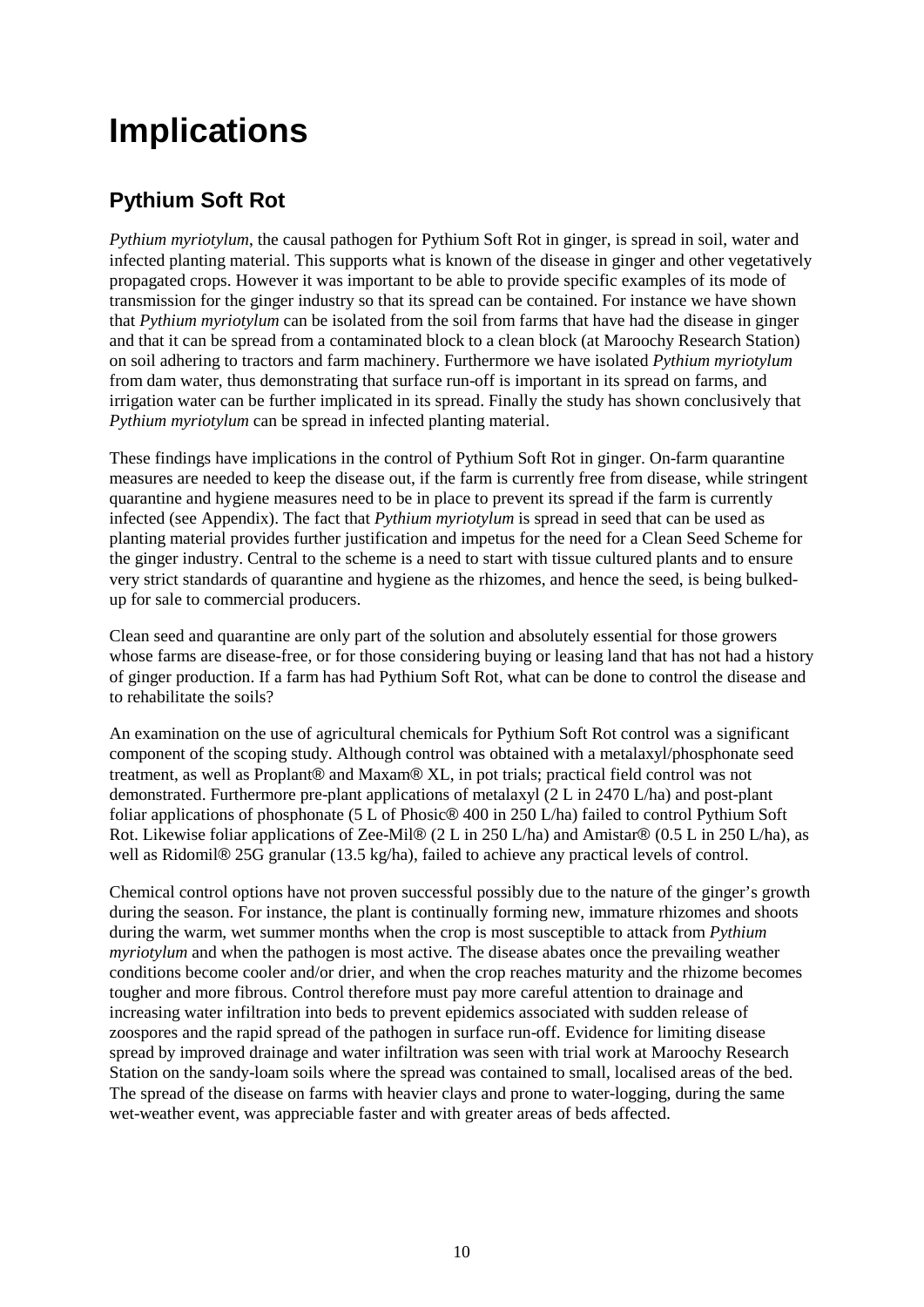A one year break from ginger (oats/weedy fallow/oats rotation) gave the most significant control and crop was harvested in March 2011, whereas the non-fallowed ginger (3 consecutive seasons with increasing incidence of Pythium Soft Rot disease) led to total crop failure by the end of January 2011; still over a month before harvest of immature rhizomes for factory processing. In addition, the pot trial with a range of cover crops suggests that many of the crops routinely sowed in rotation with ginger are either non-hosts or poor hosts for *Pythium myriotylum*. In order to relieve disease pressure on affected farms, the land should be spelled for as long as possible or at least until we have more information on the viability of the resting oospores in the production region's soils and climate. In the interim, alternative crops or pastures that will not allow the pathogen to multiply need to be grown as an alternative to ginger. In addition, other studies (Smith *et al.* 2011) have shown that soils can be managed to create suppressiveness to the pathogen responsible for Pythium Soft Rot and these practices include the use of organic amendments, stubble retention, and minimum tillage of cover crops. These practices should be encouraged.

### **Symphylids**

In contrast to the chemical control strategies used for *Pythium myriotylum*, the control of symphylids was achieved with either Confidor® Guard at 3 L/ha pre-plant and 1.5 L/ha post-plant, Regent® at 500 ml/ha pre-plant and 250 ml/ha post-plant, and Talstar® at 2 L/ha pre-plant and 500 ml/ha postplant. Lorsban® applied at 5 L/ha pre-plant and 3 L/ha post-plant, as well as the untreated controls, resulted in significantly more damage to roots and consequently lower yield. Early harvest yield of between 39.2-42.8 t/ha was achieved with the three treatments above, which is regarded as near normal yield in the absence of disease and pest pressure. It was also observed that the Lorsban® treatment and the untreated control had the highest incidence of Pythium Soft Rot, as well as the most damage to the root system caused by the symphylids.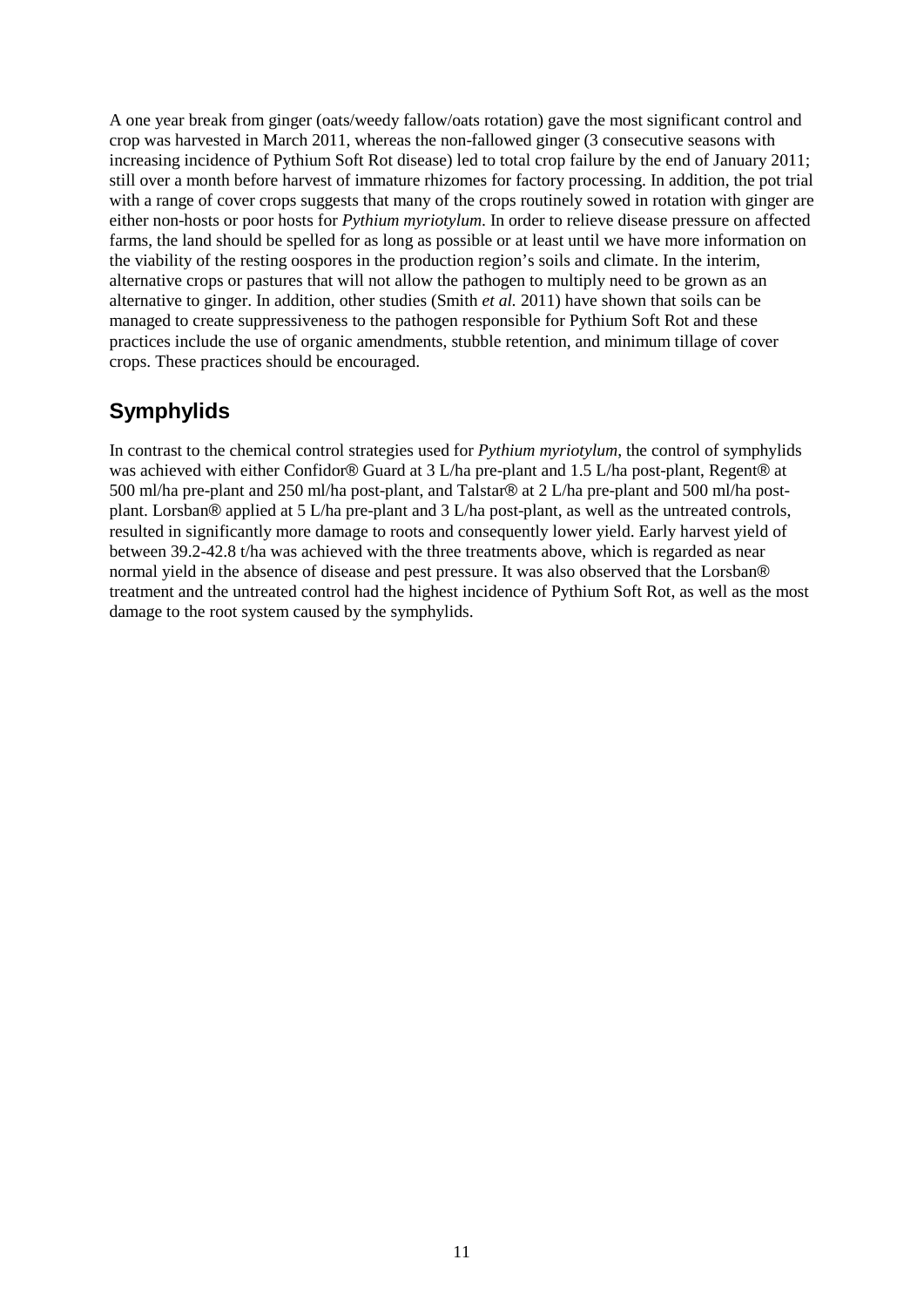# **Recommendations**

The following are specific recommendation that will be useful in controlling Pythium Soft Rot in ginger and come from findings from this study and from the available literature on the subject:

- **Fallows** should utilize non-host species for *Pythium myriotylum*, such as tropical grasses or biofumigant species. Results from research show that summer fallows/rotations during a time when the disease is particularly aggressive in ginger are advantageous. They should be incorporated early, as should manures, to allow for breakdown. Three months is advisable for fallow crops but pastures should be incorporated 12 months before ginger is planted. Blocks with Pythium Soft Rot should be fallowed for a number of seasons.
- **Field Preparation** involves getting drainage right. Deep ripping, good surface drainage to avoid ponding, bed heights above 200 mm and good levels of organic matter to aid soil structure, allow for aeration and better water infiltration and support of beneficial soil organisms. The use of headlands and cross drains aid field drainage, as well as improving on-farm quarantine measures. Also ensure there is no off-field drainage from infected areas.
- **Soil pH and calcium levels** are critical as *Pythium* thrive in high pH soils and beneficials thrive in acid soils with good calcium levels above 75% of CEC. Maintain good soil calcium levels and pH levels of 5.5-6.0.
- **Clean Seed** free of *Pythium* is critical. Dipping of seed is currently being reviewed as contaminated soil in the dipping tanks may be contributing to the spread of *Pythium* in planting material. At this stage it may be prudent to either not dip seed or to apply fungicides as a nonrecirculated spray. Allow seed to dry thoroughly prior to planting.
- **Water management** is important as *Pythium* is spread in water. Don't have runoff to adjacent paddocks, don't over-water early in the season before plants start to use water, use fine jets for cooling, use soil monitoring equipment, locate foot valves in deeper water away from in-flow areas and look at water treatment and silt collection methods. Fine jets are recommended for cooling ginger to prevent sunburn damage and help reduce surface run-off.
- **Practice good farm hygiene.** Note the ginger growers quarantine protocol (see appendix), especially when moving to other blocks and/or farms; consider [yours, other growers, suppliers] movement of vehicles and machinery and whether you may be introducing disease in this way. Try to isolate outbreaks by using headlands, cross drains and mulching methods.

With regard to specific control measures for symphylids:

- Blocks with a history of symphylids should be **fallowed** and treated at the bedding up stage, as well as post-planting stages, **utilising registered products**. Symphylid pressure is currently best controlled using summer fallows, autumn bare fallows and chemical treatments prior to planting. Note that symphylid damage may also create entry sites for *Pythium* infection.
- Ensure a **suitable soil tilth** prior to bedding up to create adequate soil-seed contact. Soils that are too crumbly and open also favour symphylid movement. If tilth is not suitable, roll beds to ensure soil-seed contact as it is critical for seed vigour and germination.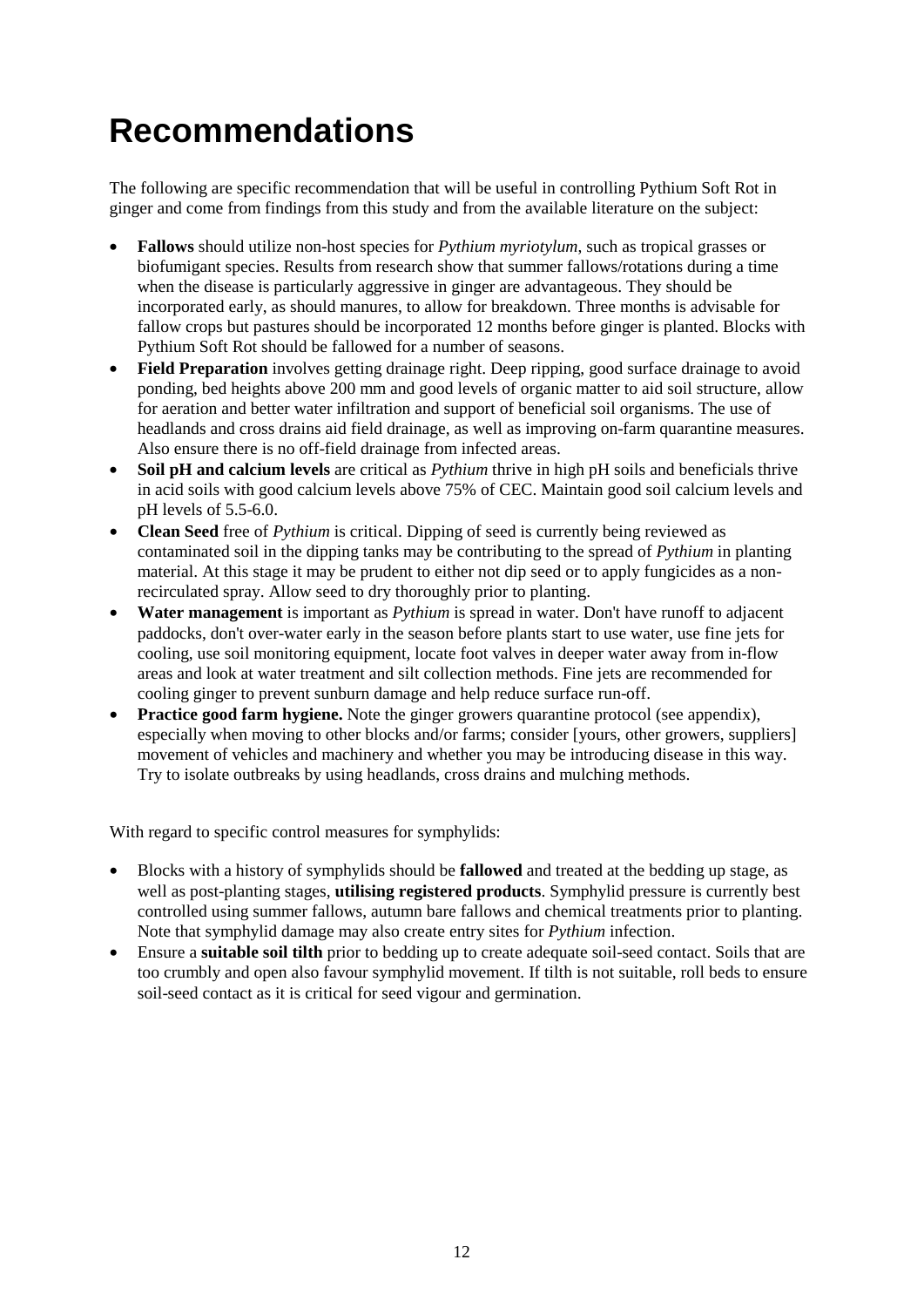# **Appendices**

### **Quarantine protocol for ginger farms**

- 1. The growing area is fenced off and signage erected at every entry stating the area is a quarantine area and to keep out. A footbath should be located at entry to every growing area.
- 2. A delivery/farm interface area must be designated and constructed (preferably on a boundary) and this is as far as any delivery from external sources can go. ANY outside contractor stops at this point.
- 3. Ideally a concrete slab or hard pad that can be cleaned and sterilised, accessible from the road and the farm area. If mud or dirt has been brought to this area by delivery trucks it can be cleaned and sterilised before any farm machine enters. Water for cleaning this area is essential.
- 4. Runoff from this interface area should be directed to an area that is not utilised for either irrigation purposes or for growing. Preferably off-farm.
- 5. Note Ginger equipment sterilisation process
- 6. The entry point to the farm must be secured with a gate that is locked at all times, even if someone is working on the farm. At this entry point there must be a foot bath and preferably a vehicle sterilising station where vehicles can be high-pressure water blasted and/or sprayed on entry. This area can be made part of the delivery/farm interface for efficiency. Instructions should be signed at this point.
- 7. Only planting material from certified seed or an inspected farm seed source should be grown.
- 8. Farm workers MUST go through the sterilising process each time on entry, including vehicles. If farm workers vehicles move from farm to farm, it is advisable not to allow entry at all and pay more attention to the individual's quarantine protocols.
- 9. If any contractor (e.g. electrician, concrete truck, etc) needs to enter the farm, this vehicle must go through the washing and spraying protocol before entry and a brief history on his previous farm visits needs to be undertaken. To avoid conflict, much of this can be done on the phone prior to the contractor arriving.
- 10. No outside fertilizer spreading contractor can be allowed access without extensive water blasting and sterilising protocols. The trucks should be checked for mud and dirt on any bulk delivery of poultry manure and if required cleaned before they enter the delivery/farm interface area.
- 11. Sawdust deliveries should be treated the same as poultry manure with all trucks checked prior to entry to the delivery/farm interface area. Any Manure/Sawdust/Bulk deliveries should try to be limited to the delivery/interface area.
- 12. Any farm machinery including new equipment must be sterilised on entry and preferably never leave.
- 13. All suppliers to the farm should be notified in writing that the farm is a quarantine area and entry is not permitted without authorisation and that appointments must be made preferably off-site if sales people wish to make a presentation.
- 14. Electricity supply meters should be at the gate before the entry area. If this is not possible, arrangements must be made for the meter reader to be met, sterilised and escorted for meter readings.
- 15. Any pallets or bins used for harvested product must be recently sterilised plastic or new cardboard. No wooden crates or pallets should enter the farm, but be delivered to the delivery/farm interface area.
- 16. Harvested product should leave through the delivery/farm interface by a transport contractor who is a party to the quarantine protocols.
- 17. Strict records must be kept of all movement in and out of the farm. Workers should sign in and out, any sterilising should be noted. Any contractor or delivery entries should be noted, dated and signed off by the authorised person. This should be done at the farm entry point utilising an entry book.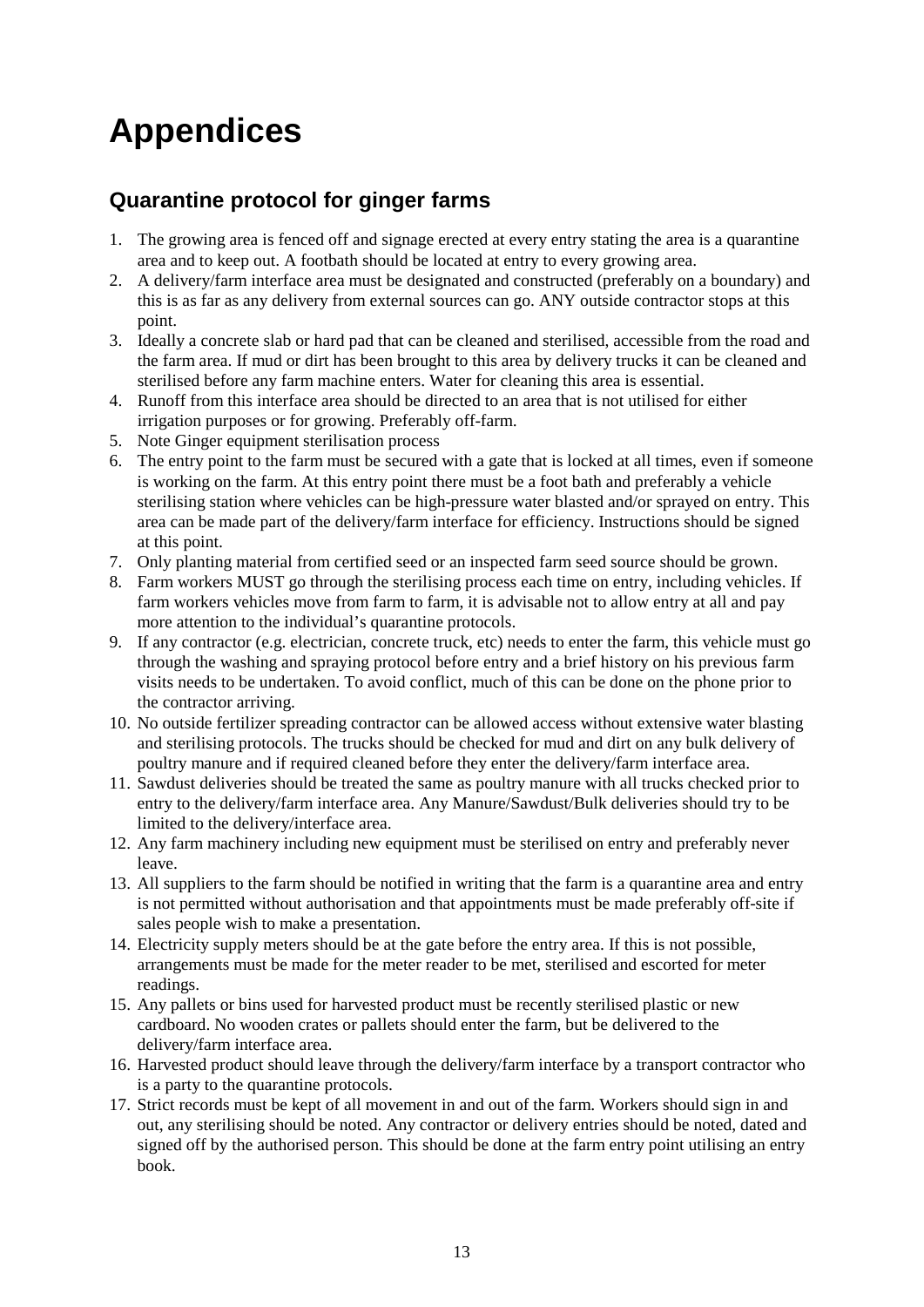### **Sterilisation protocol for ginger farms**

- 1. All machinery and vehicles coming onto or leaving the farm or moving between growing areas should be free of soil and crop debris. Sterilisation of equipment is critical in the control of spread of disease. Sterilisation of such things as bins, cutting benches and handling equipment is also required.
- 2. Care should be taken not to contaminate one vehicle with soil washed off the previous one! It is important that waste water drains to an area that is not utilized for growing or irrigation, preferably off-farm.
- 3. A range of disinfectant/detergent options have been investigated and the best disinfestation involved a thorough wash down followed by Castrol FarmCleanse® used at a rate of 1:10.
- 4. Wash down is best done on a hard area using a knapsack or pressure sprayer and allow to dry prior to rinsing off.
- 5. A foot bath using 1% bleach or 10% FarmCleanse® can be a good thing in the right place. It should be located at farm entry and block entry and placed on a hard area where there is no chance of picking up more dirt after dipping. The best dip is the use of a plastic tray lined with a foam sheet. A foot bath will not work on mud-covered boots!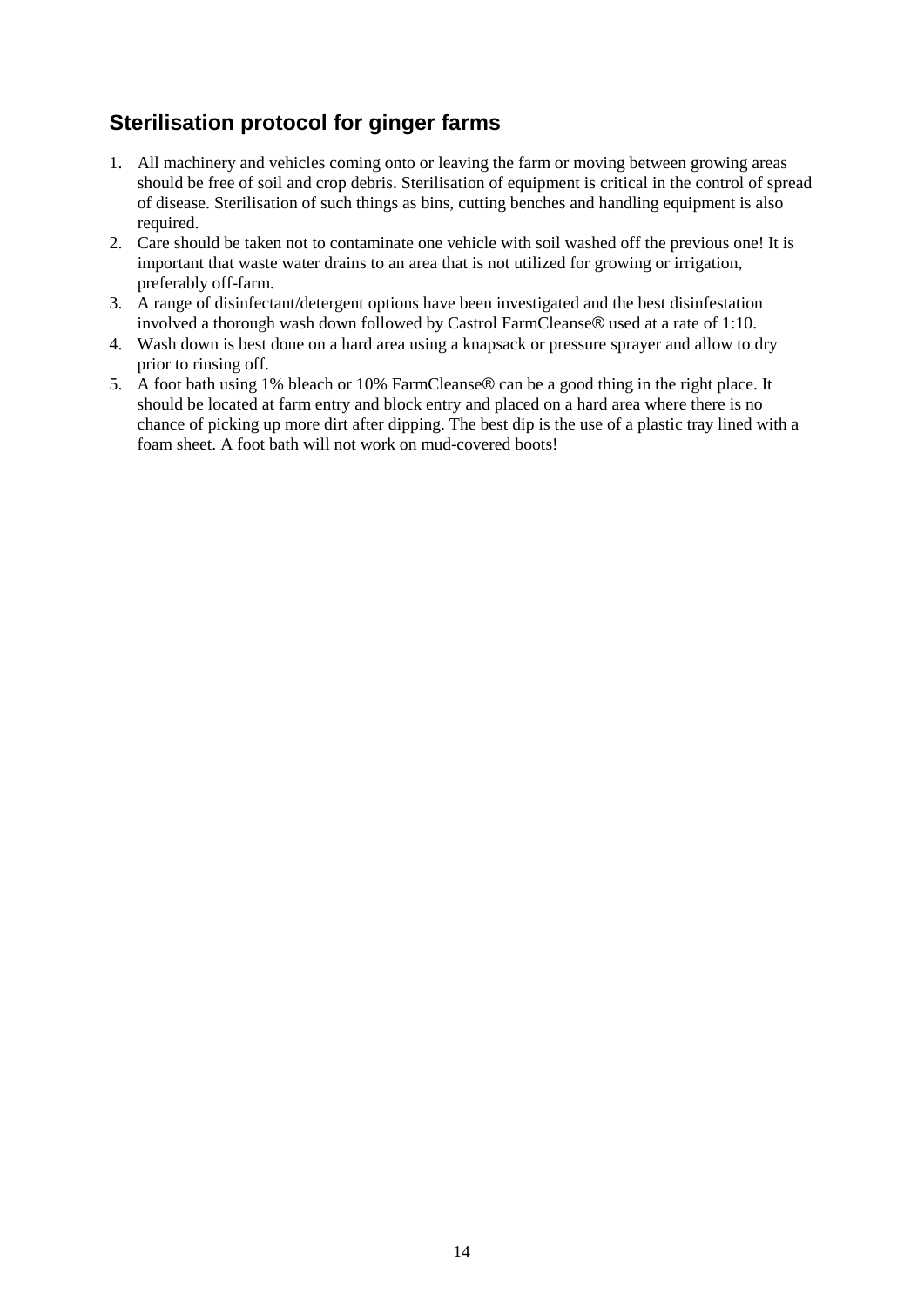## **References**

Broadley RH, Wassman, R and Sinclair, E (1993) Pineapple pests and disorders. Qld. DPI.

Dohroo NP (2005) Diseases of ginger. In PN Ravindran and K Nirmal Babu (eds.) 'Ginger, the genus *Zingiber'*. CRC Press, Boca Raton, pp. 305-340.

Eckert JW and Tsao PH (1962) A selective antibiotic medium for isolation of *Phytophthora* and *Pythium* from plant roots. *Phytopathology* 52, 771-777.

Newett, S, Sanewski, G and Wassman R (2006, 2009) Pineapple Best Practice Manual. The State of Queensland, Department of Primary Industries and Fisheries.

Pegg KG, Moffett ML, Colbran RC (1974) Diseases of ginger in Queensland. *Queensland Agricultural Journal* 100, 611-618.

Smith, M., Stirling, G., Autar, M.L. and Markham, R. (2011). Improving farming systems for managing soil-borne pathogens of ginger in Fiji and Australia. In 'Final Report, Australian Centre for International Agricultural Research'. ACIAR, Canberra. (in press).

 Smith, M.K., Smith, J.P. and Stirling, G.R. (2011). Integration of minimum tillage, crop rotation and organic amendments into a ginger farming system: Impacts on yield and soilborne diseases. *Soil & Tillage Research* 114, 108-116.

Stirling GR, Turaganivalu U, Stirling AM, Lomavatu MF and Smith MK (2009). Rhizome rot of ginger (*Zingiber officinale*) caused by *Pythium myriotylum* in Fiji and Australia. *Australasian Plant Pathology*38, 453-460.

Stirling, AM (2004). The causes of poor establishment of ginger (*Zingiber officinale*) in Queensland, Australia. *Australasian Plant Pathology* 33, 203-10.

Van der Plaats-Niterink AJ (1981) Monograph of the genus *Pythium. Studies in Mycology* 21, 1-242.

White TM, Bruns T, Lee S and Taylor J (1990) Amplification and direct sequencing of fungal ribosomal RNA for phylogenetics. In MA Innis, DH Gelfand, JJ Sinsky and TJ White (eds.) 'PCR Protocols: A Guide to Methods and Applications'. Academic Press, San Diego, p. 315.